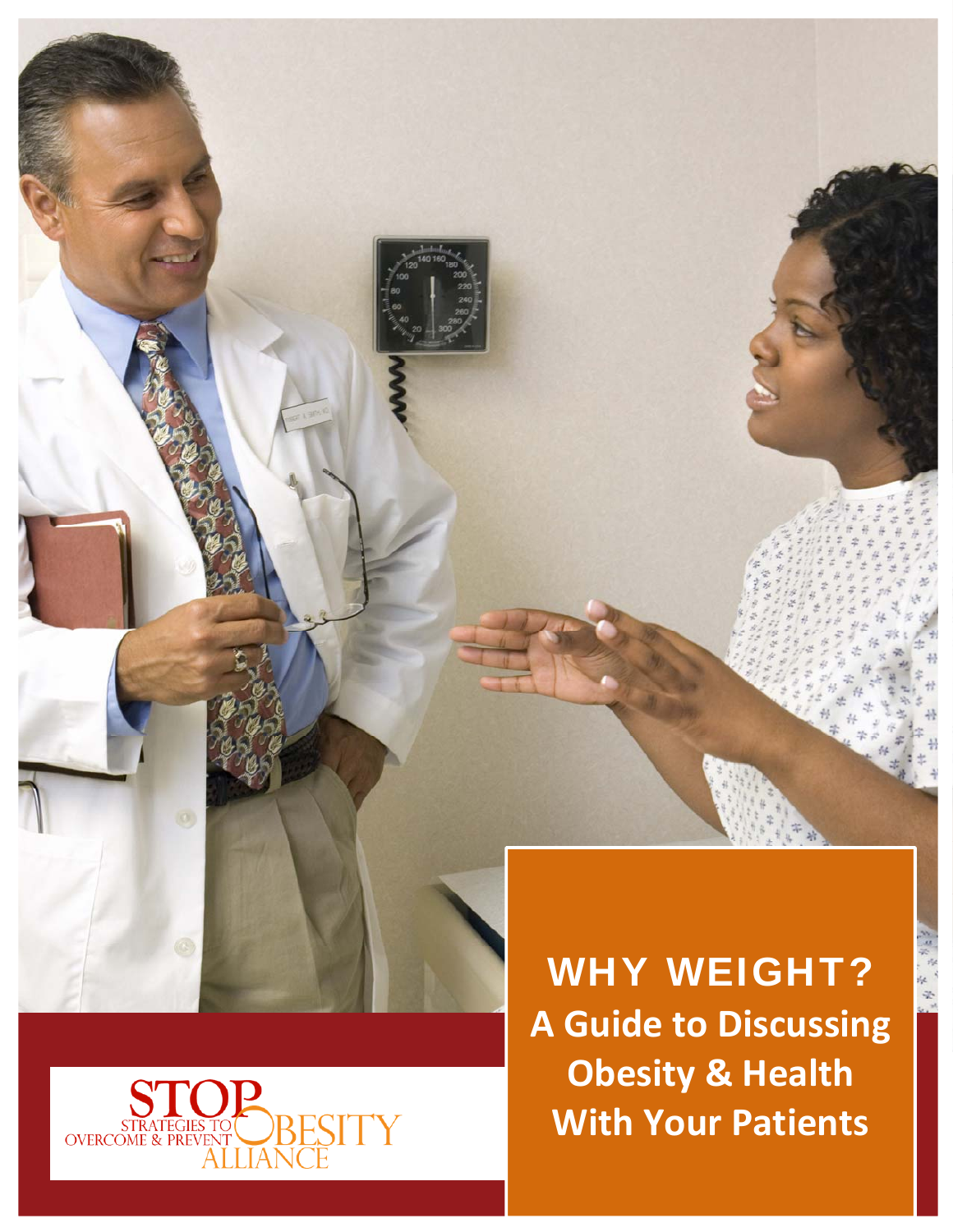### CREDITS & ACKNOWLEDGEMENTS

This guide was developed in partnership between the obesity research team at Milken Institute School of Public Health at the George Washington University and the STOP Obesity Alliance communications team at Chandler Chicco Agency:

- William H. Dietz, MD, PhD, George Washington University
- Scott Kahan, MD, MPH, George Washington University
- Cristy Gallagher, George Washington University
- Christine Petrin, George Washington University
- Kaushika Prakash, George Washington University
- Gina Mangiaracina, Chandler Chicco Agency • Melissa Warren,
- Chandler Chicco Agency • Sarah Slotnick,
- Chandler Chicco Agency

The STOP Obesity Alliance would like to thank and acknowledge the following individual experts and organizations for reviewing and providing input on the guide:

- Angela F. Ford, PhD, MSW, Black Women's Health Imperative
- April Barbour, MD, GW Medical Faculty Associates
- Arya Mitra Sharma, MD, PhD, FRCPC, University of Alberta
- Bradley J. Needleman, MD, FACS, Ohio State University Surgery, LLC
- Brook Belay, MD, MPH, Centers for Disease Control and Prevention
- Dawn K. Wilson, PhD, Society of Behavioral Medicine
- Donna Ryan, MD, Professor Emeritus, Pennington Biomedical Research **Center**
- Ginger Winston, MD, MPH, GW Medical Faculty Associates
- Joe Nadglowski, Obesity Action Coalition
- Marijane Hynes, MD, GW Medical Faculty Associates
- Patricia Nece
- Patrick O'Neil, PhD, Medical University of South Carolina
- Pepin Andrew Tuma, JD, Academy of Nutrition and Dietetics
- Samuel Lin, MD, PhD, MBA, American Medical Group Association
- Scott Butsch, MD, MSC, Massachusetts General Hospital • Ted Kyle, RPh, MBA,
- The Obesity Society
- Wendy K. Nickel, MPH, American College of Physicians

## About the Tool

Weight is a complex and sensitive issue, and conversations about weight can be challenging. Many factors are at play, not least of which may include feelings of failure, shame, and concerns about being judged by health care providers. Many providers have concerns about how to begin conversations about weight, what words to use, and how to communicate about weight while supporting their patients in ways that are empowering and nonjudgmental. Providers report minimal, if any, training on obesity, inadequate resources for effective conversations, and insufficient clinical time to devote to conversations about weight. Research has shown that behavioral and medical treatment can be effective, but improvised and uninformed discussions may disengage, stigmatize, or shame patients, to the detriment of the provider‐patient relationship, obesity treatment goals, and patient outcomes.

This provider discussion tool, developed by the Strategies to Overcome and Prevent (STOP) Obesity Alliance, addresses many of these concerns. Our goal is to help providers have more effective conversations about weight and health with their patients. The guide focuses on skills for building a safe and trusting environment with patients and facilitating open, productive conversations about weight. It also provides potential scenarios that providers may face and suggests ways to approach the conversations.

We began the development of the tool by conducting an audit of available materials and research regarding these issues. This information, provided in Appendix A, informed an expert roundtable convened in May 2014. Roundtable participants were from a range of backgrounds including obesity practice and research, primary care practice, nutrition education, women's health, minority health, and the patient community. Our discussions focused on how to help providers initiate and sustain productive conversations about weight and health in real-world practice settings and the constraints that limited these conversations.

This tool has been reviewed by a selected panel of experts and members of the STOP Obesity Alliance.

Thank you for taking the time to read this guide. Engaging health care providers like you will improve conversations about weight and health and encourage people to conduct more active dialogues with their health care providers.

#### Sincerely,

William H. Dietz, MD, PhD & Scott Kahan, MD, MPH

William H. Dietz, M.D., Ph.D. Director, STOP Obesity Alliance



Satt Kike  $-\mu$ Scott Kahan, M.D., M.P.H. **STOP Obesity Alliance**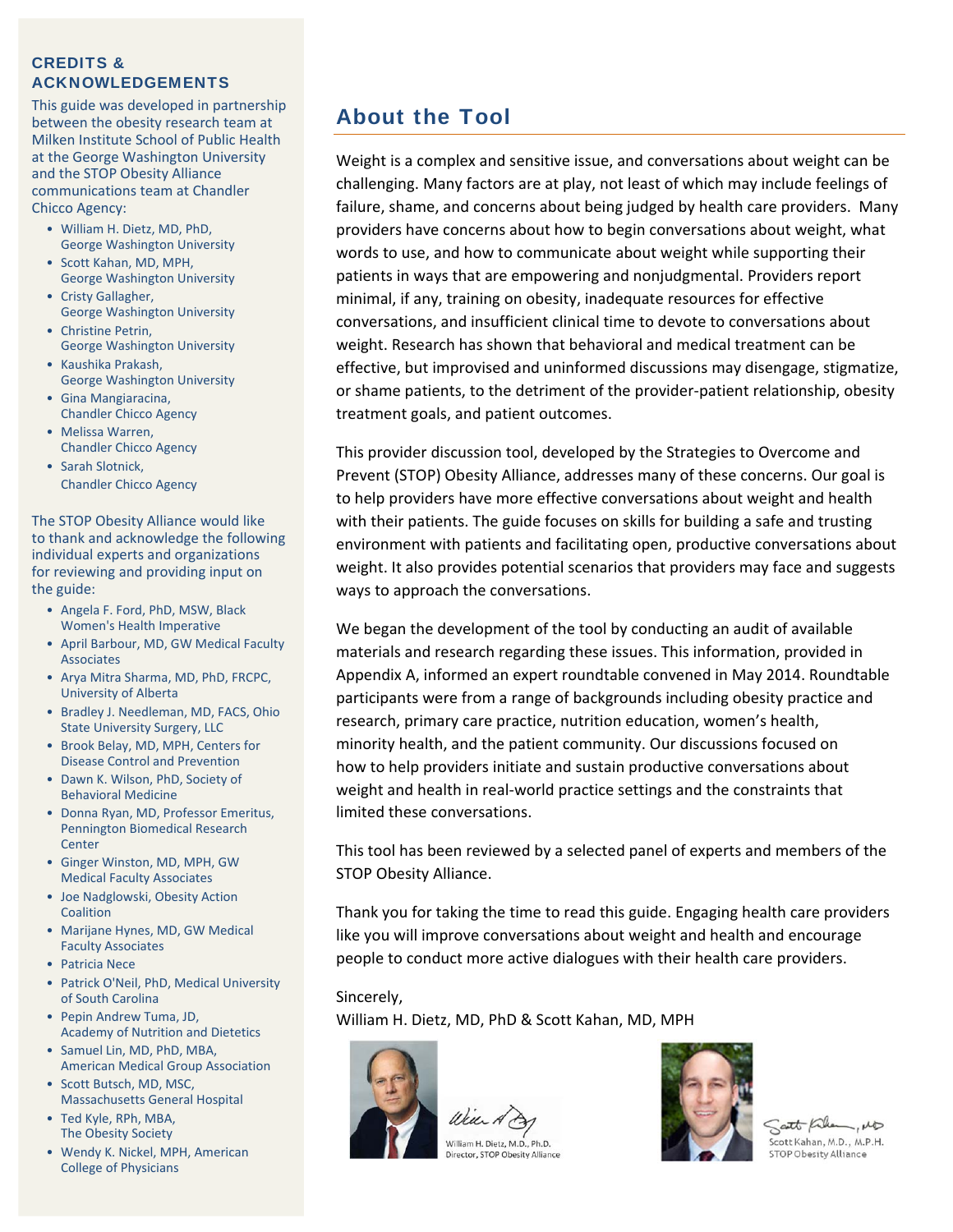

# THE FAST FACTS: What You Need to Know About Discussing Weight & Health With Your Patients

As providers ourselves, we understand how limited your time is. That's why we put together the key below. For more information on any of these key points, you can click on the hyperlink which will direct you to the specific section.

**EXECUTE: Why talk about [weight?](#page-4-0)** Many patients want and expect weight loss guidance from health care providers. Weight-related discussions with providers can influence patient engagement in weight loss efforts.<sup>1</sup> Having the conversation and formally diagnosing and documenting overweight or obesity strongly predicts having a treatment plan in place and subsequent weight loss success.<sup>2</sup> The United States Preventive Services Task Force (USPSTF) guidelines recommend intensive, multicomponent behavioral interventions for patients with BMI over 30 kg/m<sup>2,3</sup> This recommendation is largely based on a 2012 systematic review that showed intensive counseling led to an average 6% body weight loss, along with improved comorbidities and cardiovascular disease risk factors.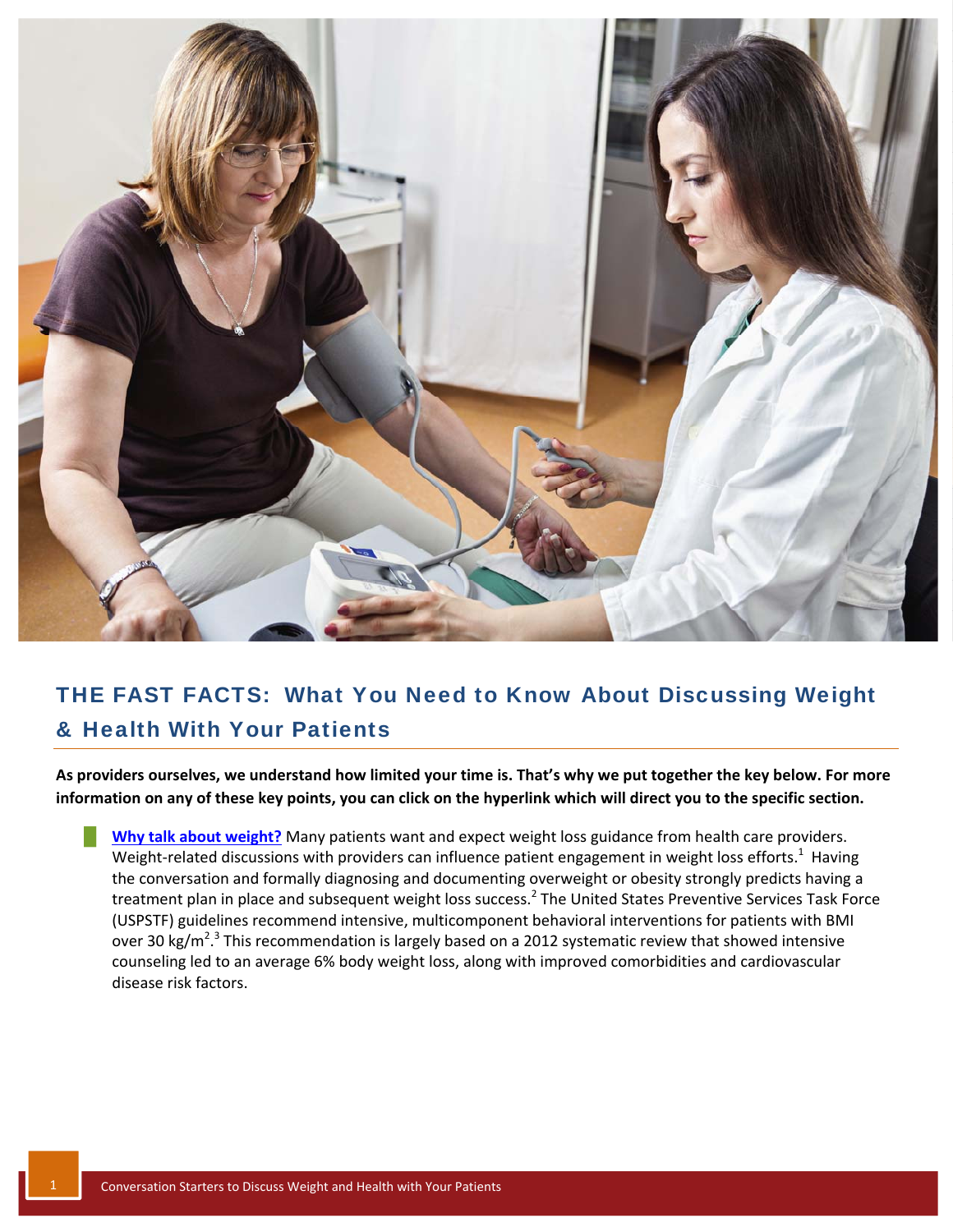█ **Why isn't [addressing](#page-4-0) obesity about eating less and exercising more?** Understanding the complexity of obesity is an important prerequisite for productive conversations about weight. Provider misperceptions about causes of and contributors to weight gain and obesity can lead to blaming and shaming patients for their weight difficulties, undermining productive conversations, and provider-patient relationships.<sup>4</sup> While providers cannot manipulate a patient's genome or his/her environment, knowing that these factors can contribute to difficulties managing weight is essential to building an informed and empathic approach to talking with patients. It is also important for providers to recognize the biology opposing weight loss. In our obesogenic environment, weight gain is common and sustained weight loss is difficult.

█ **What are the barriers to talking about [weight?](#page-5-0)** Lack of time, reimbursement, training, and effective tools and treatments are among them. The first and perhaps most important barrier is not knowing effective ways to initiate and continue productive conversations about weight management.

█ **Why don't [patients](#page-7-0) with obesity seek help?** Many patients avoid or delay medical treatment due to concerns that their providers will not treat them with compassion and respect, or that their struggles will be dismissed as "not trying hard enough." In other cases, patients are concerned that their provider's office will lack the equipment to properly accommodate them. Patients also may avoid seeking help from providers because they feel that their providers don't have insight on their condition or can't provide sufficient counsel.

█ **What is holding a patient back from [addressing](#page-5-0) their excess weight?** Most patients with obesity have tried – often repeatedly – to lose weight and improve their health. At any given time, patients may be in one of five stages of behavior change: pre-contemplation, contemplation, preparation, action, or maintenance.<sup>5</sup> Assessing patients' stage of change can help determine how to assist them in moving forward. Repeated weight loss and weight regain emphasizes the need to focus on sustaining weight loss from the outset of therapy.

█ **Why should I attempt to undertake a disease as broad and [challenging](#page-4-0) as obesity?** Obesity treatment may feel like a futile undertaking. Yet, there is a range of effective and evidence-based treatments available. With excess weight affecting more than two-thirds of U.S. adults, providers are in a position to create a positive impact. Moderate, sustainable weight loss, such as 5‐10% sustained weight loss, can have a positive effect on health improvements.

█ **What can I learn about my patient to help us engage in a productive [discussion?](#page-11-0)** Health behavior decisions are heavily influenced by our environments and social norms. Taking some time to learn about your patients' everyday lives, including their home and work environments and families, can lead to better understanding of the challenges they face and inform conversations about weight.

What are some important [considerations](#page-14-0) I need to know before I talk to my patients about weight? Recognize that weight is about health, not appearance. Be aware that weight is a personal and often sensitive topic and tailor your interactions and words in ways that are productive, not stigmatizing. Be aware of your own attitudes toward weight and obesity, so that you can compassionately interact with patients on matters of weight.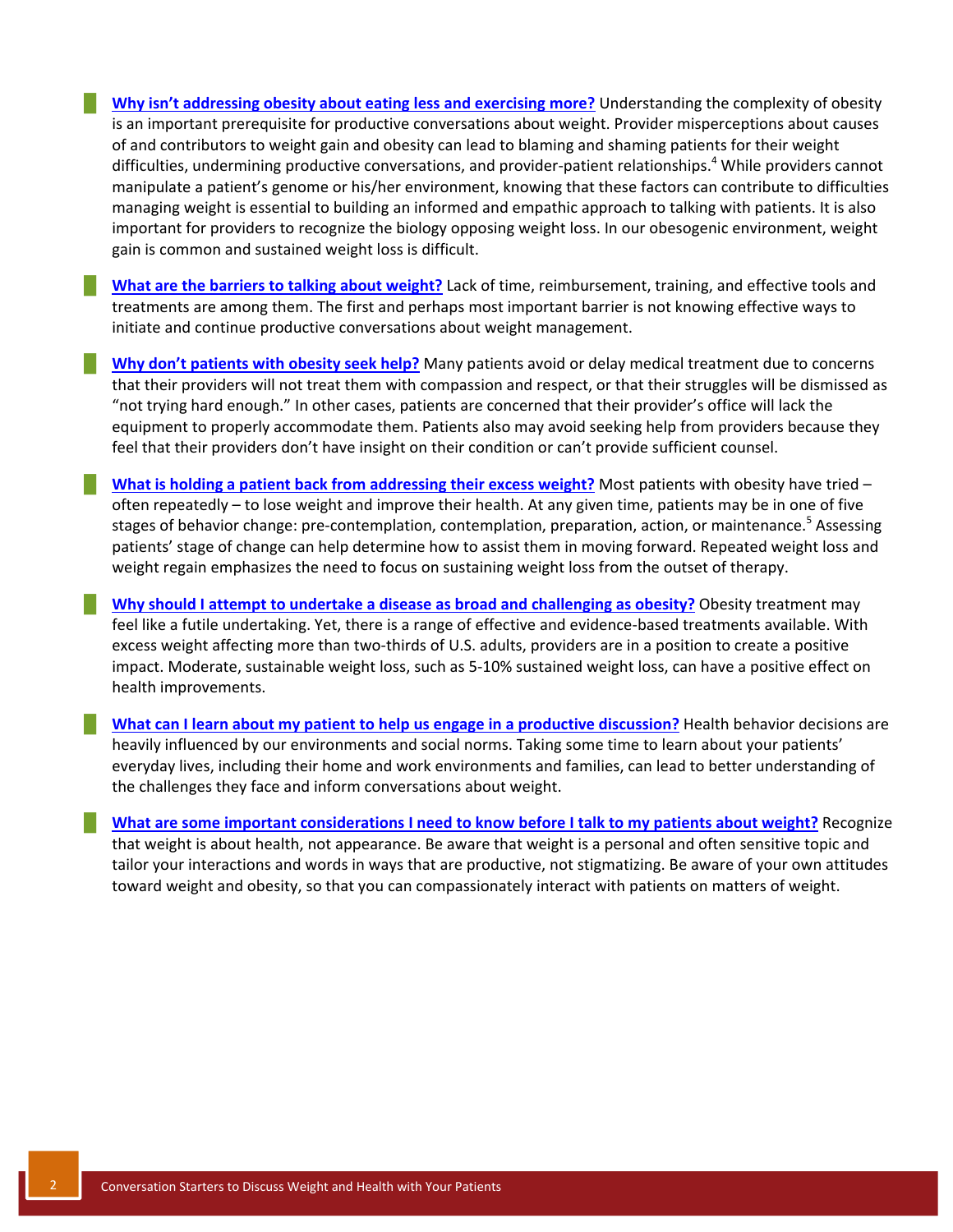## <span id="page-4-0"></span>Why Should Providers Discuss Weight With Patients?

Health care providers are uniquely situated to address overweight and obesity. Many patients want and even expect weight loss guidance from health care providers. Patients seek a trusting relationship with their providers, and many choose providers whom they believe have the confidence to raise difficult issues like obesity.  $9 \text{ ln}$  one survey, 85% of patients said they look for information about how to achieve and maintain a healthier weight on their own, and yet 57% of those trying to lose weight feel discouraged because of unsuccessful attempts to lose weight in the past. $10$  Having the conversation and formally diagnosing and documenting overweight or obesity is the strongest predictor of having a treatment plan in place and subsequent successful weight  $loss.<sup>11</sup>$ 

Appreciating the complexity of obesity is an important prerequisite for productive conversations about weight. Provider misperceptions about causes of and contributors to weight gain and obesity can lead to blaming and shaming patients for their weight difficulties, undermining productive conversations, and doctor‐patient relationships. $^{12}$  It's important for health care providers to appreciate that many overlapping factors play into weight gain and obesity.

*Two out of three patients seen by health care providers have overweight or obesity.<sup>6</sup> However, many providers hesitate to broach the sensitive topic of weight with patients, even when it is an underlying factor in the patient's decision to seek medical attention. Even moderate weight loss of 5‐10% can significantly reduce key risk factors, such as blood pressure, glucose, insulin, and triglycerides; decrease medication needs; and significantly lower the risk of developing arthritis, sleep apnea, cardiovascular disease, and numerous other diseases.<sup>7</sup> Moderate weight loss also may lead to improvements in other factors, such as energy levels and fatigue, mobility, and mood.<sup>8</sup> The benefits of weight loss are substantial, and they can begin with a conversation.*

While individual choices and attention to health behaviors, such as diet and physical activity, are certainly relevant, the environment is an important determinant of the choices that can be made.<sup>13</sup> Globally, community, and societal changes over the past century have led to a progressively "obesogenic" (obesity-causing) environment.<sup>14,15</sup>

Genetics is another strong determinant. Twin and family studies suggest that 40-70% of the inter-individual variation in obesity risk and body mass index (BMI) can be attributed to genetic factors.<sup>16,17</sup> Although we cannot change the genes that make patients susceptible to obesity, we can change the environments and the choices that *lead to excessive weight gain.*

It is also important for providers to recognize that physiology opposes weight loss. Intentional weight loss leads to physiologic adaptations, such as changes in levels and activity of various hormones like ghrelin and leptin, as the body attempts to conserve energy stores. In part, these responses lead to slowed metabolism and increased hunger, making it difficult to continue weight loss and predisposing to regain. These physiologic changes begin to explain *why patients often regain lost weight, despite often wanting to continue to lose more weight.18,19*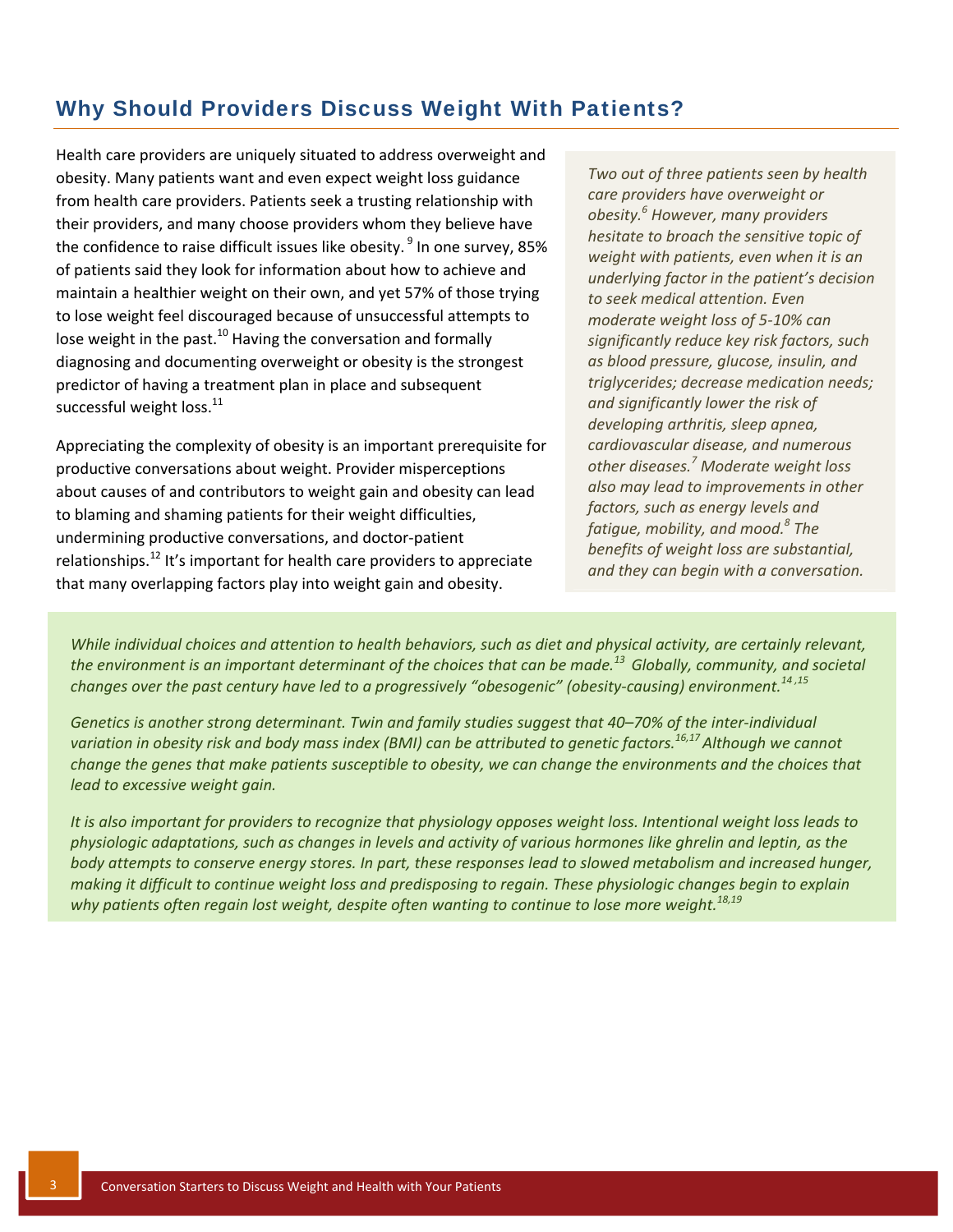# <span id="page-5-0"></span>Overcoming Barriers to Create Opportunities to Have Conversations About Weight

Providers report several challenges and barriers to addressing weight with their patients, as described below. While these are real concerns, many of these barriers are being addressed by structural changes in our health care system **and new discoveries in obesity management. For example:** 

#### █ **Lack of time**

*Opportunity:* While time limitations are relevant challenges for many clinical goals, including obesity management, productive interactions can be relatively short. Initial discussions will set the stage for ongoing conversation. Further, strategic use of a team‐based approach, such as including dietitians or nurses and referral to obesity specialists, internet resources, or commercial programs, can extend providers' impact.

#### █ **Insufficient reimbursement for obesity counseling**

*Opportunity:* This is changing. For example, Medicare now encourages and provides reimbursement for obesity counseling in primary care. Further, several coding strategies can help maximize reimbursement and opportunities for clinical conversations about weight and health.

| Language to use <sup>20</sup> | Language to avoid |
|-------------------------------|-------------------|
| Overweight                    | Fat               |
| <b>Increased BMI</b>          | Obese             |
| Unhealthy weight              | Diet              |
| <b>Healthier weight</b>       | <b>Fxercise</b>   |
| <b>Eating habits</b>          |                   |
| Physical activity             |                   |

Effective for claims with dates of service on or after November 29, 2011, Medicare will recognize **HCPCS code G0447**, Face‐to‐Face Behavioral Counseling for Obesity, 15 minutes. G0447 must be billed along with one of the **ICD‐9 codes** for BMI 30.0 and over (**V85.30‐V85.39, V85.41‐V85.45**). The type of service for G0447 is 1 (**ICD‐10 codes will be Z68.30‐Z68.39, Z.68.41‐Z69.45**).

#### █ **Lack of training, tools, and confidence**

*Opportunity:* This, too, is changing, because we've been working hard to incorporate education about obesity into medical and health professional education. Still, there are many opportunities for additional training, e.g. obesity medicine fellowships and Continuing Medical Education. Most professional societies, such as the American College of Physicians, the American Association of Family Physicians, the American Association of Pediatrics, the American Association of Nurse Practitioners, and others, offer tools, guidance, and continuing education on obesity. The American Board of Obesity Medicine offers formal Board Certification for providers wanting to learn even more and perhaps focus their clinical practice in obesity medicine. The Obesity Society's *Treat Obesity Seriously* campaign offers interactive resources for providers. Click [here](#page-16-0) or go to page 15 for additional resources.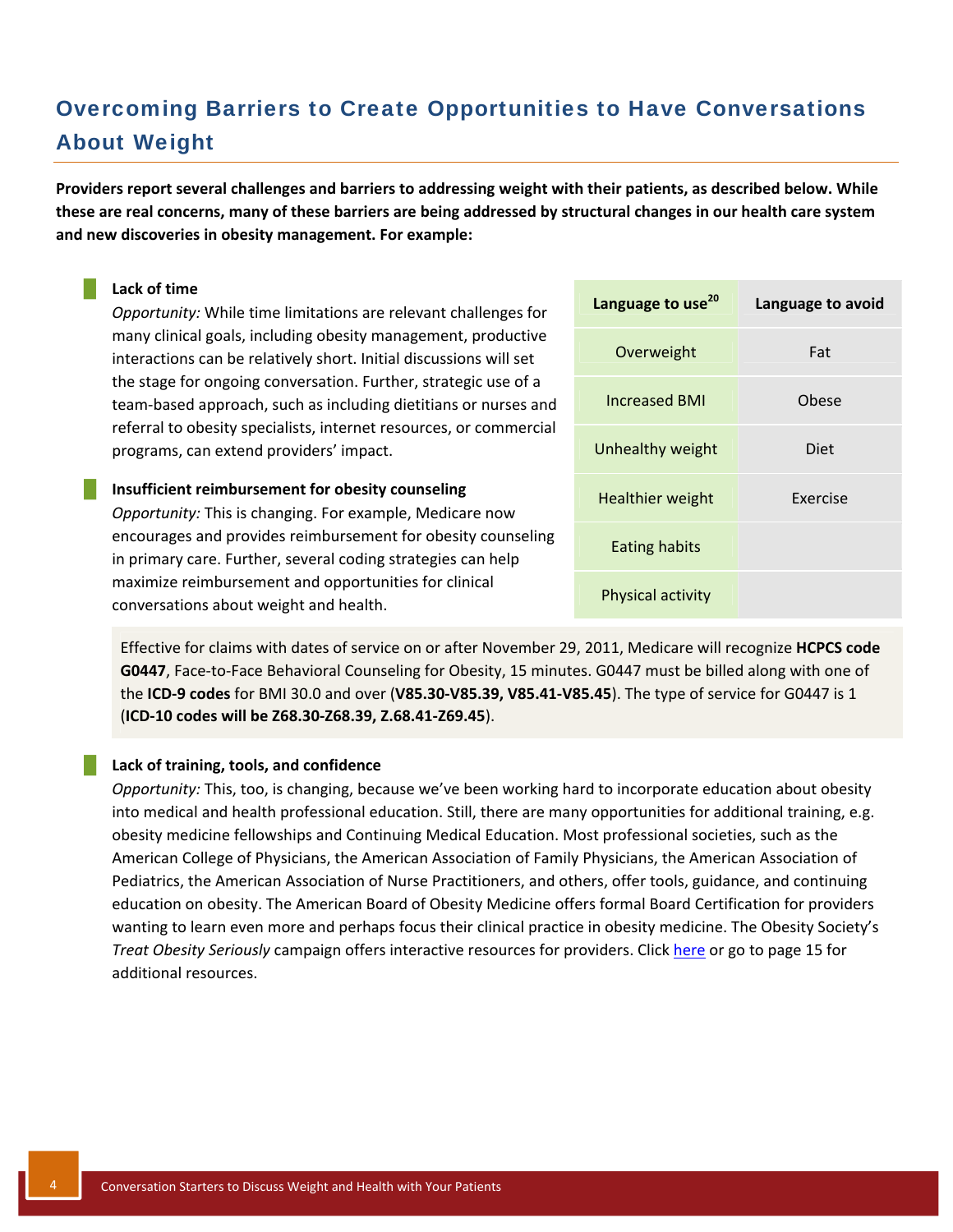

#### █ **Futility of obesity treatment outcomes**

*Opportunity:* It's important for providers to appreciate the range of effective and evidence-based treatments available. Research and systematic reviews have demonstrated the efficacy of several treatments, including behavioral counseling, numerous behavior modification techniques, FDA-approved pharmacotherapy, and bariatric surgery. When appropriately prescribed, these treatments not only help patients to achieve clinically‐ meaningful weight loss but also can lead to improvements in several risk factors and health outcomes.

### █ **Discomfort raising the topic**

*Opportunity:* Read on, that's what this guide is all about.

Weight stigma, or negative attitudes about one's weight, is another barrier to good care. In many cases, weight bias leads patients to avoid health care. Patients who experience weight stigma may also be predisposed to more weight gain.<sup>21</sup> Awareness of our own attitudes and perceptions about obesity and patients who present with excess weight likely will foster a greater openness to the discussion of weight. We recommend using "people‐first" language. Instead of referring to a patient as "obese," it's helpful to say that the patient "has obesity," just as we say that a patient has diabetes or cancer.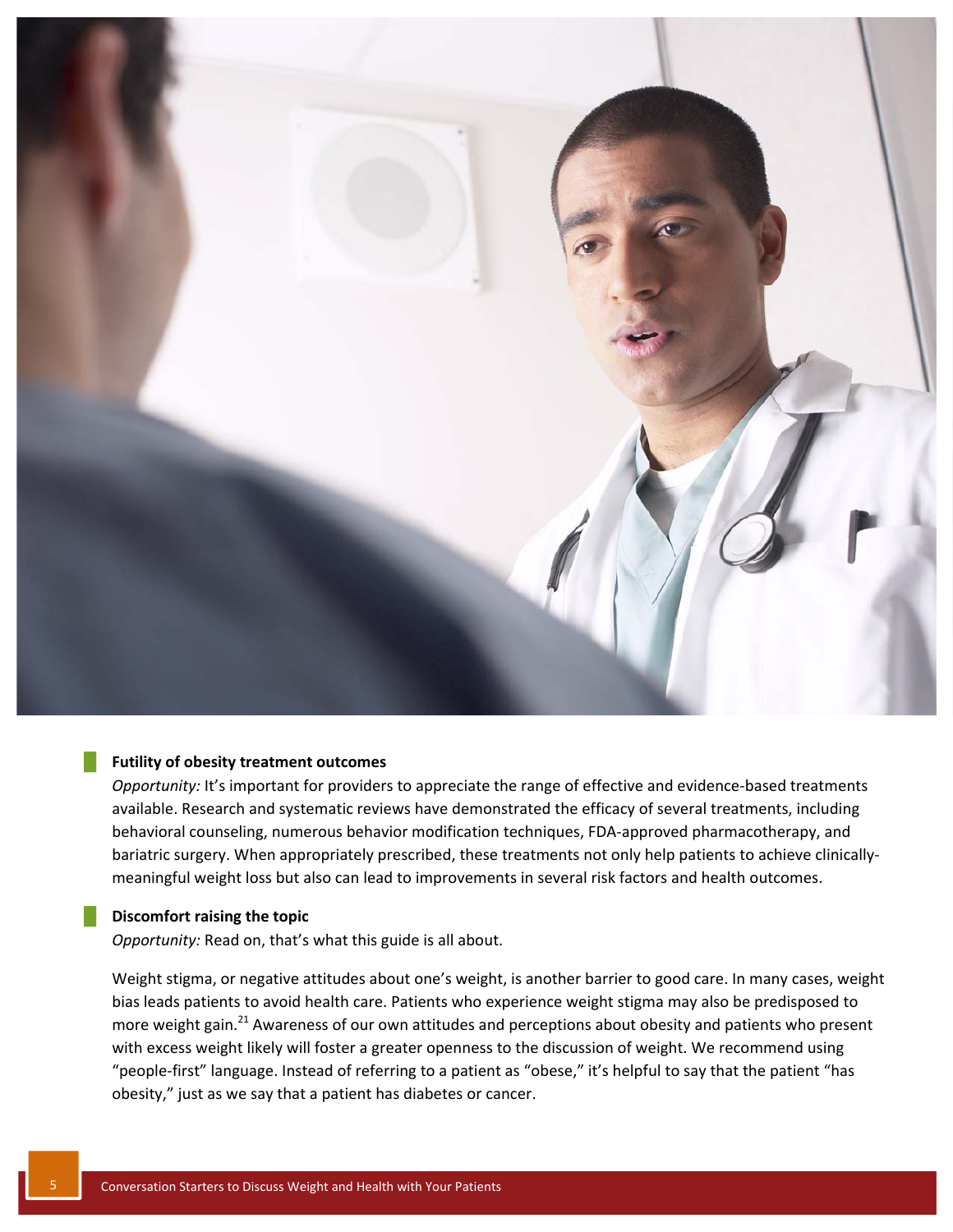# <span id="page-7-0"></span>Considerations for Fostering Effective Communication About Weight and Health

### **Patient Accommodation**

Many patients avoid or delay medical treatment due to concerns that their providers will not have furniture, equipment, or an environment that accommodates their needs. <sup>22,23,24,25,26,27,28</sup> In a typical primary care setting, a significant proportion of patients are too heavy to fit into office furniture and medical equipment. In fact, recent data shows that 14% of American adults have BMI >35 kg/m<sup>2</sup>, the equivalent of carrying 75 lbs or more excess weight.<sup>29</sup> While practices that specialize in obesity need to pay attention to structural issues, such as having wider doorways and bariatric exam tables, here are some modifications that any practice can institute:

- █ Provide wide‐based, higher weight capacity chairs, preferably armless, available in the waiting area and other patient areas
- $\blacksquare$  Consider specialized bariatric chairs, when possible
- Offer large size or even thigh-sized blood pressure cuffs
- █ Provide a higher capacity scale, ideally to >500 lbs (be sure that the scale is situated in a private or near‐private area to minimize the anxiety and discomfort associated with being weighed)
- Make bathrooms wheelchair accessible and ADA compliant and have pedestal toilets rather than wall-mounted toilets, if possible
- Have extra-large gowns available
- Educate your staff about obesity and weight bias

When structural or large‐scale changes aren't possible, be mindful and attentive to patients who won't fit well in your office. For more information on finding appropriately-sized medical equipment, view this [resource](http://www.uconnruddcenter.org/resources/bias_toolkit/toolkit/Module-5/5-08-FindingAppropriate.pdf) from the Rudd Center for Food Policy & Obesity.

|                                                                                              | Here are some suggested ways to address accommodations with patients:                                                                                                                                                                                                                                                                                                                            |
|----------------------------------------------------------------------------------------------|--------------------------------------------------------------------------------------------------------------------------------------------------------------------------------------------------------------------------------------------------------------------------------------------------------------------------------------------------------------------------------------------------|
| <b>Communication</b><br><b>Strategies to</b><br><b>Build Trust and</b><br><b>Connections</b> | • "I'm sorry that our exam room doesn't fit you comfortably. Can we talk in another<br>room where you can be more comfortable?"                                                                                                                                                                                                                                                                  |
|                                                                                              | • "Is there something that we could do to help you feel comfortable?"                                                                                                                                                                                                                                                                                                                            |
|                                                                                              | • Situations may arise where a patient is unaware of terminology such as obesity,<br>waist circumference, and sleep apnea. Providers should find ways to simply define<br>these words to improve understanding. For example:<br>"The term 'obesity' refers to an unhealthy amount of excess weight."<br>O<br>"Waist circumference measures the distance around your stomach. It is an<br>$\circ$ |
|                                                                                              | alternate way to assess a patient's risk for disease."<br>"A person suffering from sleep apnea will have trouble breathing in his or<br>$\circ$<br>her sleep. Excess weight often can make this problem worse."                                                                                                                                                                                  |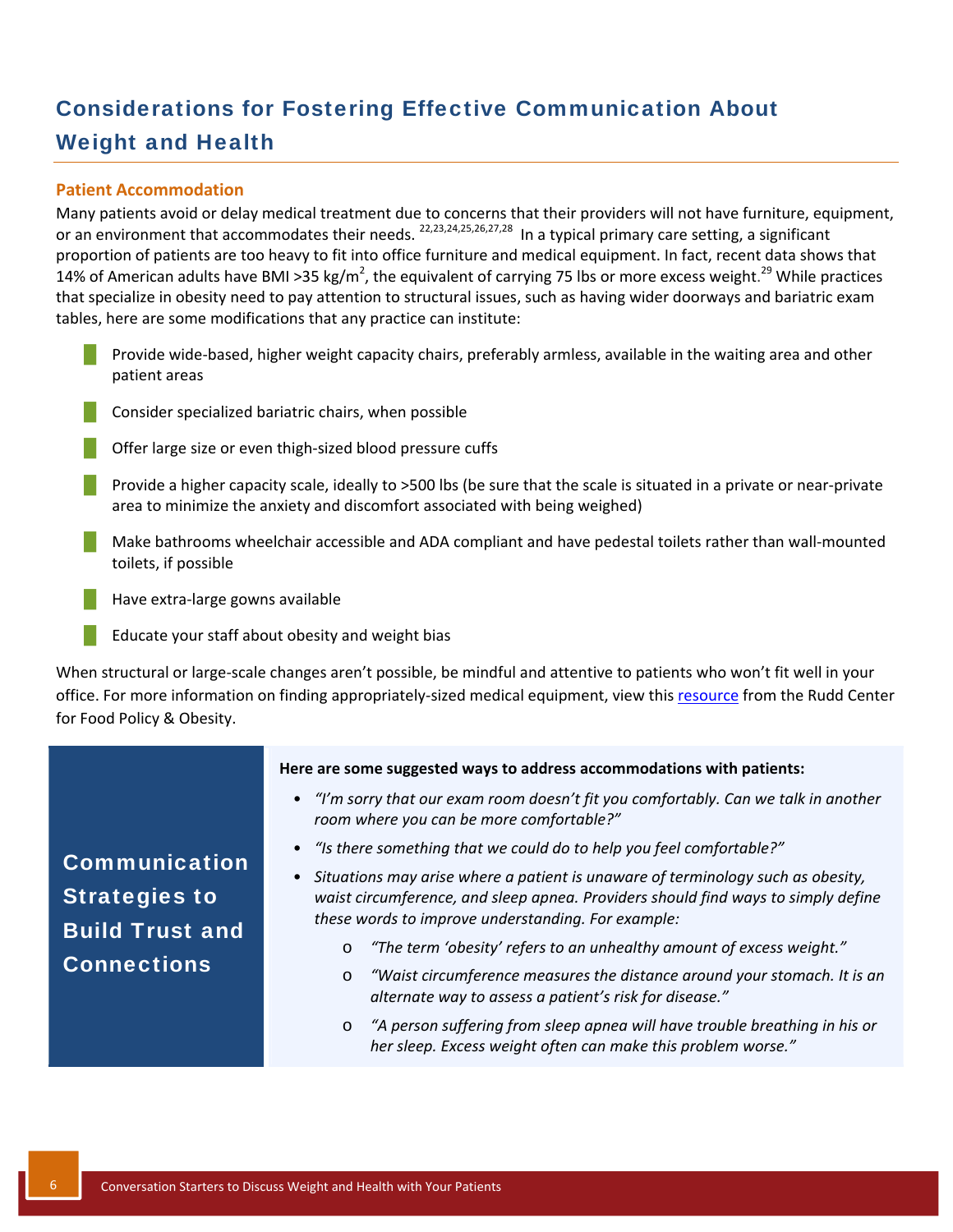Finally, a supportive staff is essential. Front desk, clerical, and nursing staff are often the first points of contact for patients. These initial interactions and impressions often set the stage for productive conversations later in the visit (or even in subsequent visits). As with all patients, staff should be courteous and attentive, regardless of a person's weight. They should understand that patients may be in discomfort. Most importantly, joking or making comments about a patients' weight or size is unacceptable. The tips provided in this guide may be helpful to share with office staff.

#### **Beginning the Conversation**

Weight and obesity are sensitive and personal topics. Discussing weight can be a difficult experience for the patient, leaving him or her open to feelings of embarrassment, fear, and blame.

**Start by listening.**<sup>30</sup> For patients who have not had experience with weight loss efforts, this may be the first time they have ever discussed their weight. They may not be familiar with the negative impacts of an unhealthy weight. In such cases, discussing some of the adverse health aspects of obesity and how obesity may affect the quality of their life can be valuable. For others, past experiences of being criticized or blamed for their weight difficulties by health care providers may make them reluctant to discuss their weight struggles.

As in other topics of medical discussion, start with an empathetic statement and ask permission before bringing up this personal topic. If the patient makes it clear they do not want to have this discussion today, respect that choice and table the conversation for another time.

|                                             | • "You mentioned a number of symptoms, such as fatique and aching knees, which<br>may be related to excess weight. Would you like to talk about this to see if we can<br>help you feel better?"                                                                                                                                                                                                                                                                                                                                                                                                                                |
|---------------------------------------------|--------------------------------------------------------------------------------------------------------------------------------------------------------------------------------------------------------------------------------------------------------------------------------------------------------------------------------------------------------------------------------------------------------------------------------------------------------------------------------------------------------------------------------------------------------------------------------------------------------------------------------|
|                                             | • "Would it be okay if we discussed your weight?"                                                                                                                                                                                                                                                                                                                                                                                                                                                                                                                                                                              |
| <b>Discussion</b><br><b>Starters for</b>    | • "Are you concerned about the effect of your weight on your health? Do you feel<br>that affects your quality of life? For example, do you find it difficult to do everyday                                                                                                                                                                                                                                                                                                                                                                                                                                                    |
| <b>Beginning the</b><br><b>Conversation</b> | things like walking up a flight of stairs?"<br>• "Our measurements indicate that you are carrying excess weight. Excess weight<br>can be unhealthy for you and strain your body, making it work harder than it needs<br>to work. Excess weight also increases your risk for diabetes, heart disease, high<br>blood pressure, stroke, and cancer. The good news is that moderate weight loss<br>has been shown to greatly reduce the risk of these diseases. If you're interested, we<br>can talk a bit more about weight and related topics, such as physical activity, and<br>then work together to create a plan of action." |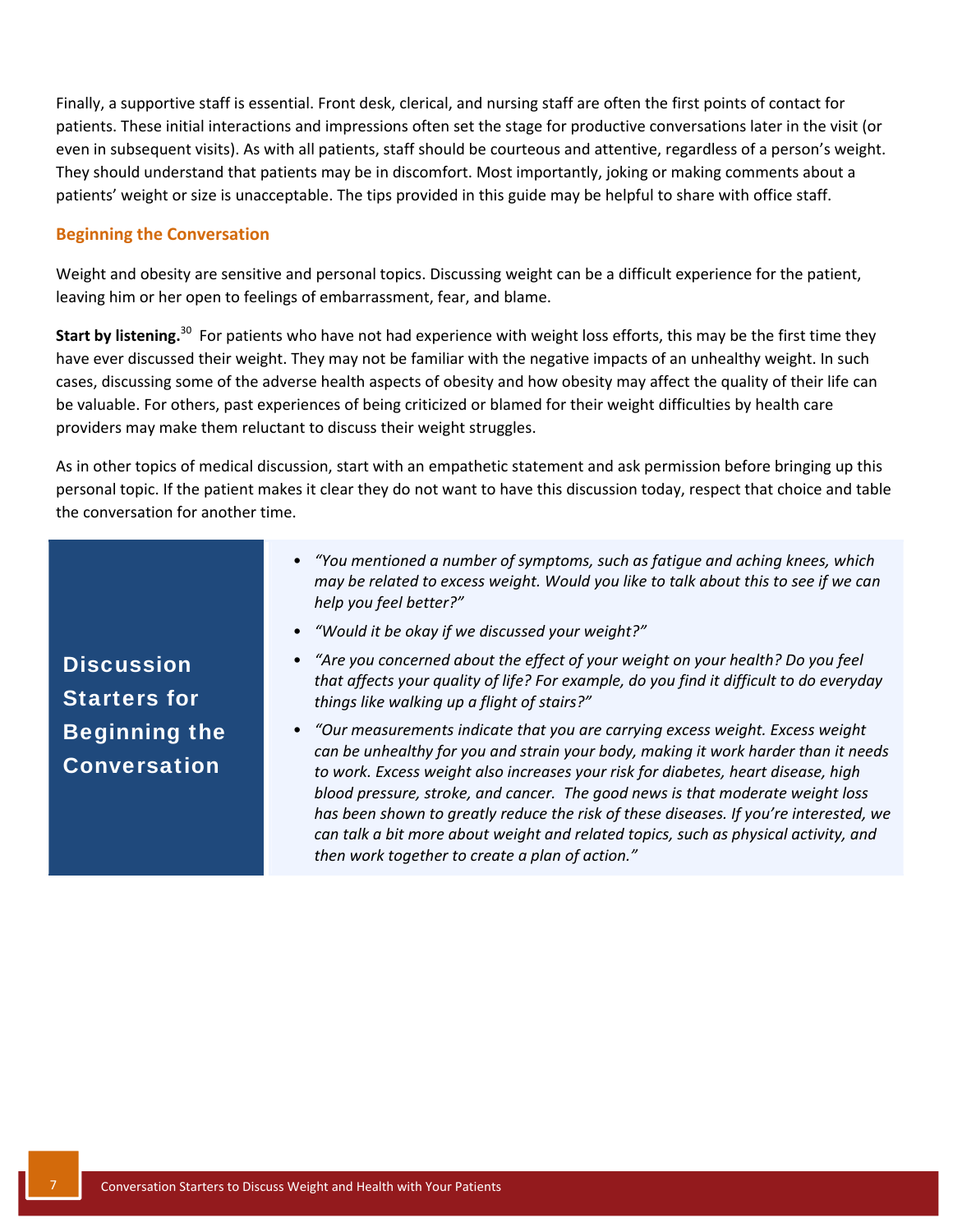**Discussion** Starters for Beginning the Conversation (CONTINUED)

**Body Mass Index (BMI) can be a confusing concept, especially if the patient has never encountered the term before. Even those patients who are familiar with BMI might have some misconceptions about what this metric actually represents.<sup>31</sup>**

• *"Body Mass Index – or BMI – is a measurement that helps determine how much excess weight you are carrying. BMI is calculated from a person's height and weight. While it can be a useful way to quickly detect excess weight, it is not a specific measure of excess body fat – or who you are. For example, a bodybuilder may have a BMI that indicates he or she may be overweight, yet his or her excess weight is usually due to bone and muscle. So in addition to looking at your BMI, we look at other measures like waist circumference, especially if weight may be causing health issues like high blood pressure, sleep apnea, or diabetes. All of this information helps us determine the extent to which excess weight may be harmful to your health."*

#### **Assessing Readiness**

While many patients with overweight or obesity likely have attempted weight loss previously, there are also those who do not consider their weight to be a problem. For these patients in particular, it may be helpful to assess their readiness for behavioral change in order to inform the conversation.  $32,33,34$ 

One approach characterizes patients in one of five "stages of change": pre‐contemplation, contemplation, preparation, action, or maintenance.<sup>35</sup> Assessing which stage best characterizes your patient will inform your approach and recommendations.

Questions to Assess Patient **Readiness Here are some suggested ways to address readiness with patients:** • *"How likely are you to consider a couple of small lifestyle changes, specifically ones that would lead to increasing physical activity and eating healthier, to improve your health?"*  • *"If your friends and family knew you were trying to increase your physical activity and eat healthier, how much support would you receive from them?"* • *"How much support would you like to receive from me should you choose to increase your physical activity and eat healthier?"* • *"Would you be willing to incorporate 'extra' physical activity in your daily routine?" (Cite examples, such as taking the stairs rather than elevator, walking pets, parking*

*further away in parking lot, etc.)*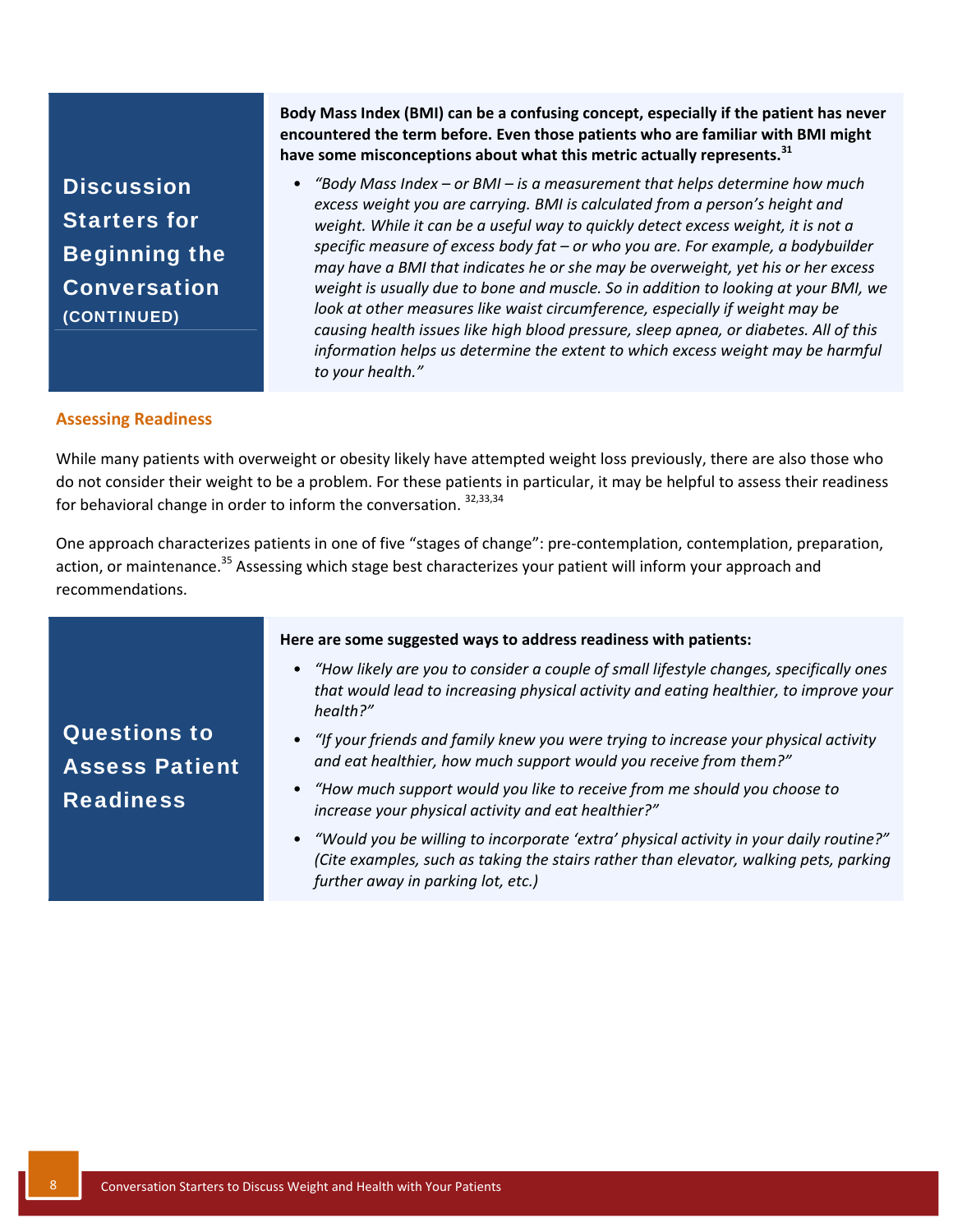### **Communication Strategies**

Many providers express concern about offending patients by bringing up the topic of weight. There are many techniques to help start these conversations. For example, motivational interviewing (MI) is a collaborative, goal‐oriented style of communication designed to assist the patient in attaining specific goals within an atmosphere of acceptance and compassion. <sup>36,37</sup> The objective of MI is not to solve the patient's problem but to help the patient begin to believe that change is possible, resolve ambivalence about change, and help develop some momentum toward achieving his or her health goals. MI techniques are designed to help motivate the patient in a collaborative nature, understand the patient's perspective, and assist the patient in finding his or her own solutions, while affirming the patient's freedom to change, thereby allowing the patient to discover his or her own motivation. This strategy encourages positive feedback and use of "change statements," while avoiding judgment, confrontation, or unwelcome advice.<sup>38</sup>

Many of these same concepts are included in the "FRAMES" model:

| Feedback              | Present feedback to the patient in a way that is respectful and has impact. Feedback can<br>include information about how unhealthy behaviors are harming the individual and should<br>be based on information gathered in patient interviews, reports, and objective measures.<br>Ensure that your communication reflects the patient's statements of concern.                                                             |
|-----------------------|-----------------------------------------------------------------------------------------------------------------------------------------------------------------------------------------------------------------------------------------------------------------------------------------------------------------------------------------------------------------------------------------------------------------------------|
| <b>Responsibility</b> | Emphasize that the patient has the responsibility and freedom to change or not.                                                                                                                                                                                                                                                                                                                                             |
| <b>Advice</b>         | Provide clear and direct advice about the importance of making lifestyle changes and<br>suggest different ways that this can be accomplished. Advice should recognize that the<br>patient makes the ultimate choice.                                                                                                                                                                                                        |
| <b>Menu</b>           | Offer different alternatives for the patient to choose. For example, "There are different ways<br>that people successfully change their lifestyle behaviors. Perhaps we can spend a few<br>moments talking about this, so that I can share some of these strategies with you. You can<br>tell me which of these might make the most sense for you."                                                                         |
| <b>Empathy</b>        | It is important to listen to and reflect on the patient's statements and feelings. This approach<br>ensures that you understand the patient and that the patient feels understood by you, both<br>of which foster productive communication. Expressing empathy involves communication<br>that is warm and supportive and demonstrates that you are paying attention to the patient's<br>verbal and nonverbal communication. |
| <b>Self-efficacy</b>  | Part of your goal in MI is to help instill optimism and confidence that he or she can make<br>meaningful behavior changes. The message to your patient is that "you can change."                                                                                                                                                                                                                                            |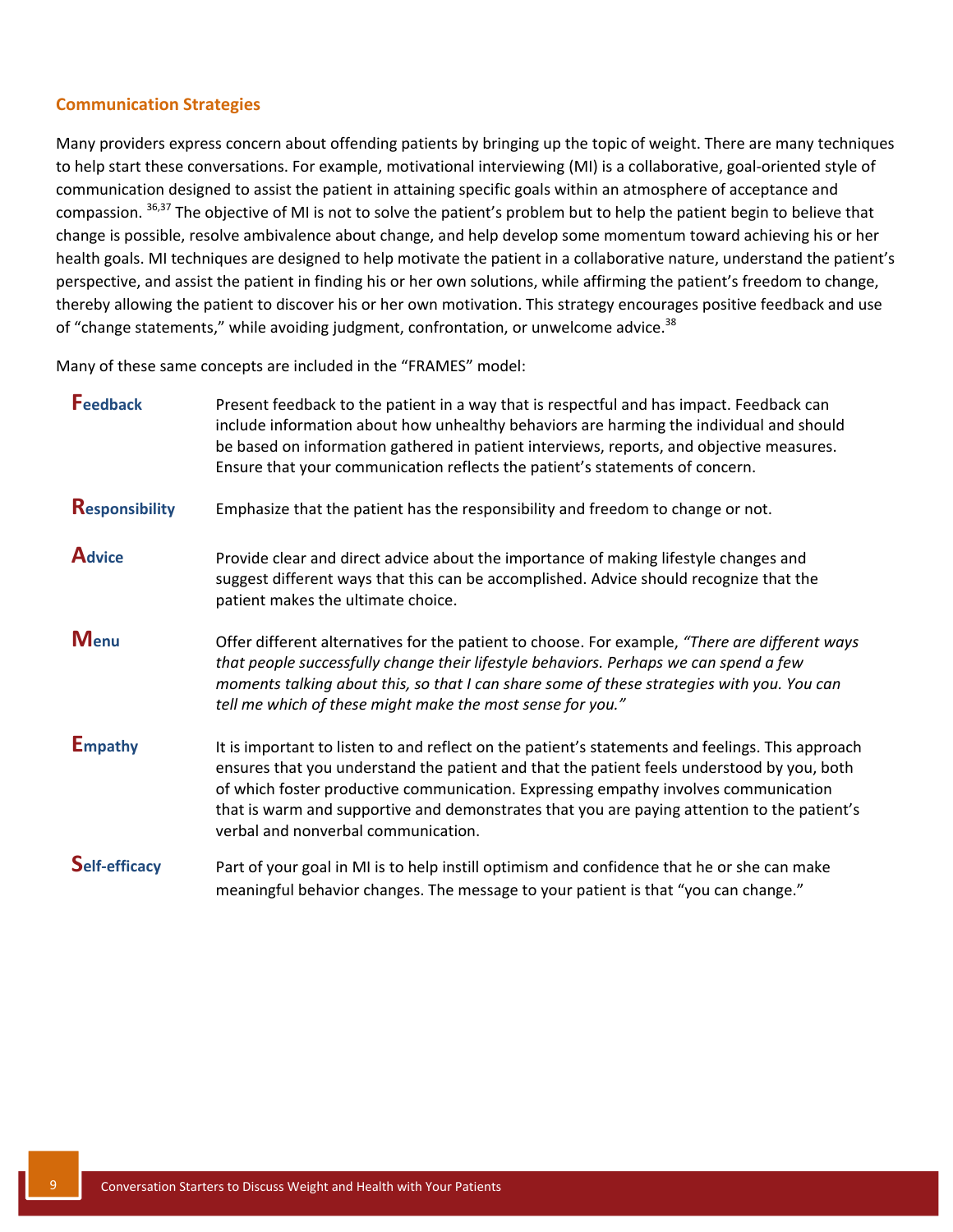<span id="page-11-0"></span>See below for examples of active listening and "people‐first language" consistent with motivational interviewing and FRAMES: 39

| <b>Examples of</b>  | • "The woman was affected by obesity." - instead of - "The woman was obese."                |
|---------------------|---------------------------------------------------------------------------------------------|
| <b>People-First</b> | • "The man with obesity was on the bus." - instead of - "The man on the bus"<br>was obese." |
| Language            |                                                                                             |

#### **The Importance of Managing Expectations and Setting Goals**

It's important to work with patients collaboratively to develop weight and health-related goals. Many patients have unrealistic expectations of how much weight they will be able to lose. One study demonstrated that patients expected to lose nearly one-third of their body weight with diet and exercise, which is more weight than the average patient loses even with bariatric surgery.<sup>40</sup> The reality is that weight loss usually occurs relatively slowly, is varied, and typically is far less than the patient (and provider) expects. $41$ 

While large weight losses are unlikely and especially unlikely to be sustained, there is good evidence that moderate, sustainable weight loss can have a big impact on health. Achieving 5‐10% body weight loss can lead to numerous improvements in health risk factors, energy, improved activities of daily living, and overall functioning.

SMART is an acronym for goal-setting: Specific, Measurable, Achievable, Realistic, and Time-sensitive. Using these as a rule of thumb can help create actionable plans that are more meaningful for patients.<sup>42</sup>

**Specific Goals:** Set specific objectives and goals, such as establishing <sup>a</sup> start date or agreeing on an explicit behavior change step.

**Measureable Goals:** Weight and behavior change goals should be measureable, such as aiming for <sup>a</sup> <sup>10</sup>‐minute walk after lunch on weekdays.

**Achievable Goals:** Unrealistic goals get in the way of motivation. Achievable weight loss goals, such as aiming to lower calorie intake by 300 calories per day, rather than overly restrictive diet goals, may improve success. As discussed earlier in this guide, 5‐10% body weight loss goals are realistic and can significantly improve health.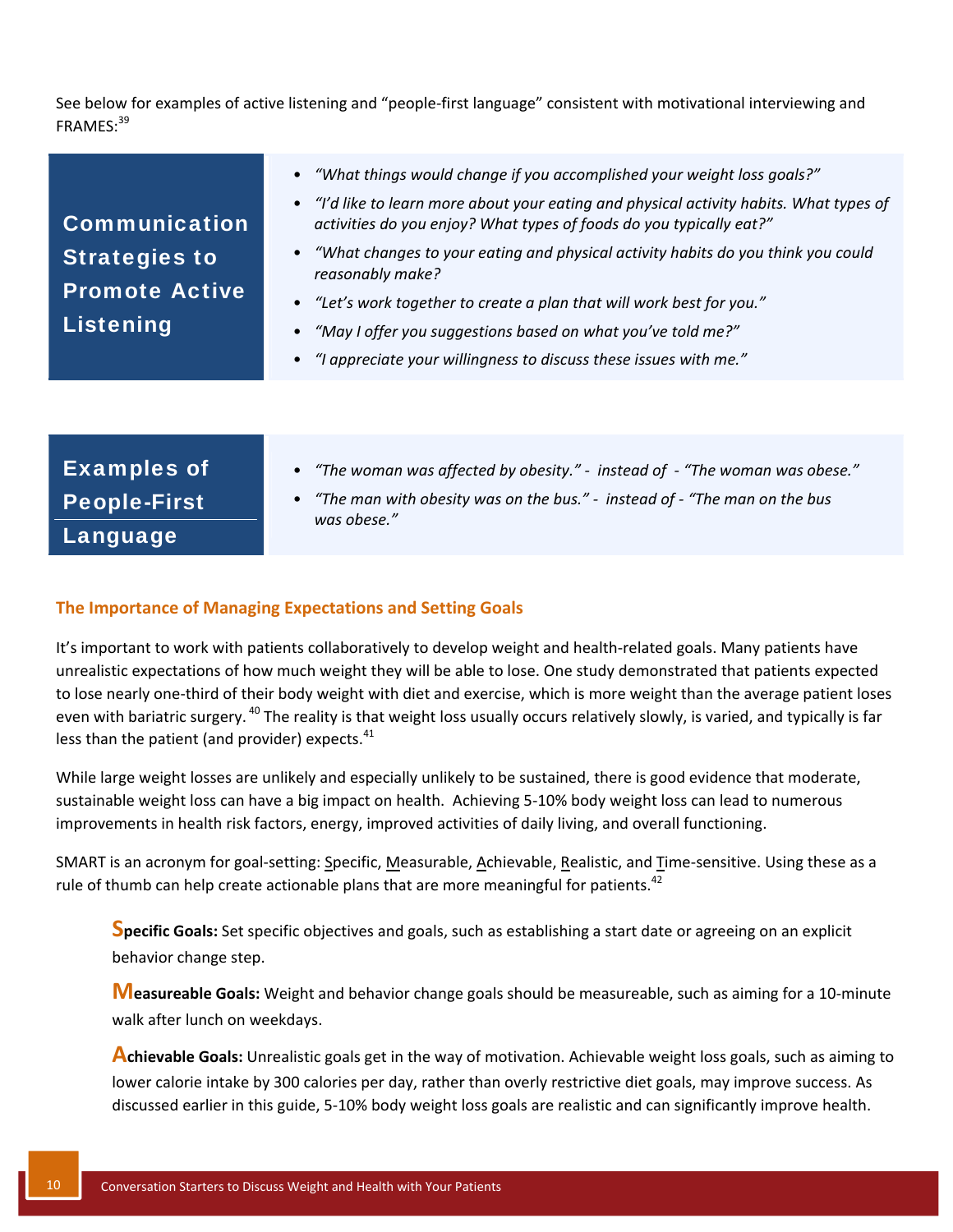**Relevant Goals:** It goes without saying that we are more motivated to accomplish things that matter deeply to us. For one patient, losing weight to be able to move better is more meaningful, whereas another patient may feel getting off medication is more motivating.

**Time‐sensitive goals:** <sup>A</sup> mutually‐agreed upon timeline for achieving <sup>a</sup> specific goal aids motivation. Ask your patients what is reasonable to achieve today? This week? This month?

Goals should be reassessed and adjusted as needed. Roadblocks, setbacks, or life events will happen over the course of a long‐term weight loss strategy. Acknowledging the possibility of setbacks during the initial goal setting stage and developing strategies to address them will help patients move past these when they happen.

- *"It is fantastic that you have decided to work to improve your health and reduce your excess weight. What goals do you have in mind?"*
- *"Let's discuss some goals that go beyond your weight. What can be done to improve your quality of life? Quality‐of‐ life improvements could include finding it easier to walk up a flight of stairs, to carry groceries, to pick up your grandchildren, to sleep better at night, or even to improve your golf swing. Other health goals could include decreasing body pain or lowering blood pressure."*
- *"Losing weight and sustaining weight loss is a delicate, challenging balance. It is not just about will power. Let's talk more about the challenges you may face individually so we can create a realistic view of what to expect and set weight loss goals that make sense for you."*
- *Many patients will come to you with goals already in mind; however, these goals are often unrealistic. Sharing evidence‐based models of successful weight loss may help your patient to determine a realistic goal.*
- *"While reality TV shows or magazines may tout extreme weight loss, those results are not realistic in an everyday setting. Losing and maintaining weight loss is a marathon, not a sprint. The average weight loss for most people is approximately 5‐15%. This loss may be less than you expected, but the good news is that it can greatly improve your health. At the end of the day, improving your health and creating a lifelong commitment to healthy lifestyle behaviors are two huge successes. Having a goal weight can keep you motivated, but true success will come from daily, sustainable, and enjoyable eating and physical activity practices."*
- *"Research shows that most weight losses take longer than expected. In fact, it sometimes takes a year or longer. While everyone is different, these models remind us that weight loss is a long‐term process. How can we think about your goals in a way that takes into account what science and research tell us about this process?"*

Conversation **Starters** to Address Realistic Goals With Patients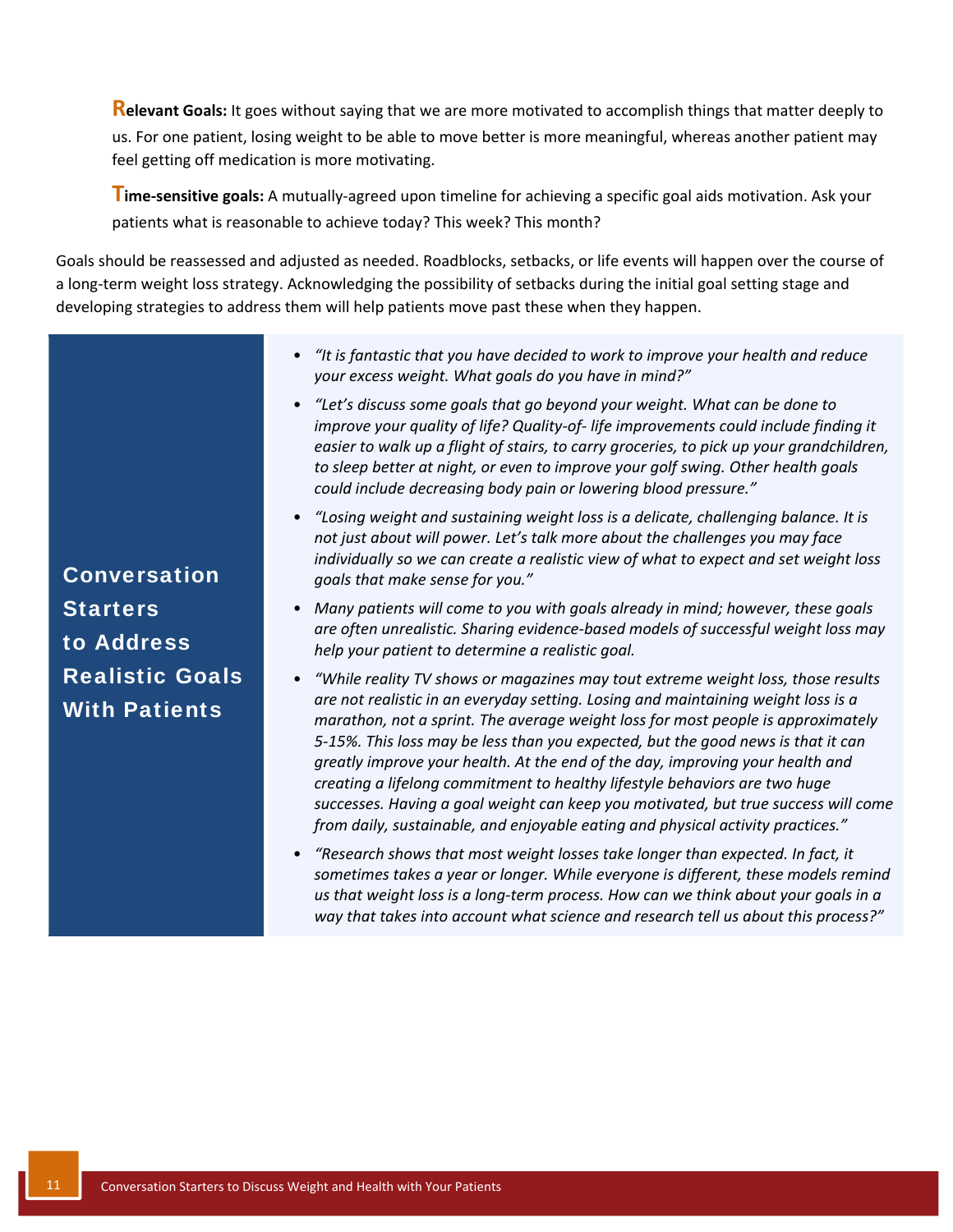**Often, patients attempting to lose weight have already tried several options. <sup>43</sup> Patients may approach their physician frustrated that after "trying everything" they have not yet found success in their weight loss efforts. Often what they mean by such statements is that they have previously lost weight but have been unable to sustain their weight loss. The distinction is crucial, insofar as it shifts the focus of the discussion from weight loss to weight maintenance after weight loss.**

- *"I understand how frustrating it can be to try many different weight loss methods without success. Weight loss is a challenging endeavor that requires a plan that works best for you. There is no one option that fits all. While certain methods haven't worked, we can explore what will work for you. Let's discuss some treatment options that you haven't tried yet."*
- *"I would love to tell you there is a magic pill or secret exercise that will work instantly. The idea of a 'quick fix' is enticing to us all. Unfortunately, there is no magic when it comes to losing weight. Choosing an option that requires strict adherence to a rigid diet or exercise routine makes it difficult to follow that plan for an extended period of time. Let's discuss ways to lose weight that address the challenges of both losing weight and keeping it off."*
- *"I realize that you have repeatedly lost weight only to regain it again. I understand that you worked very hard each of those times, and it must be challenging to feel that your effort didn't pay off. It's important not to view your previous attempts as 'failures,' but rather as learning opportunities. Weight loss is a marathon, not a sprint, and we will continue to work together until we find a strategy to help you lose weight and keep it off."*
- *"We do not have to rely on a single treatment option to help you attain your goals. If one strategy isn't working, we can try adding on another strategy or shifting to a different approach. We will find the method that works best for you."*
- *"It can be frustrating to feel that your hard work isn't paying off. However, it is important to remember that even modest weight loss results in improved health outcomes like having more energy, lower cholesterol levels, and reduced risk factors for chronic diseases such as diabetes and heart disease."*

#### **Many patients may feel reluctant to set goals if they feel overwhelmed by the financial burden of a healthy lifestyle. 44,45,46**

• *"Healthy eating can be costly, but the costs of obesity and its related health problems can be costly too. There are ways to make healthy eating more affordable. Many websites offer resources for healthy eating plans, grocery shopping lists, and daily menu recommendations. Let's take a look at some of these resources available to you to see how we can incorporate them into your treatment plan."*

Conversation **Starters** to Address Realistic Goals With Patients (CONTINUED)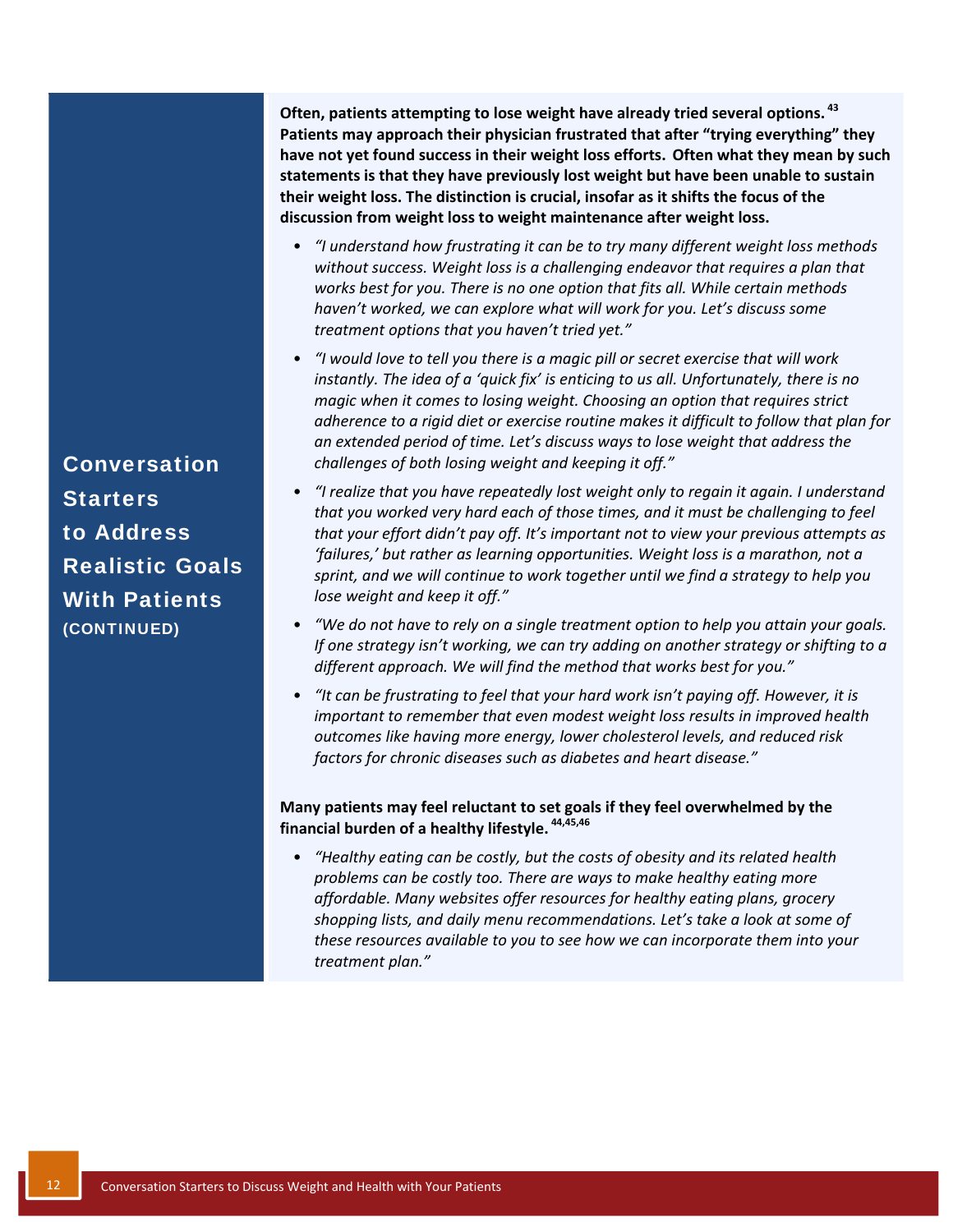#### <span id="page-14-0"></span>**Listening to and Understanding a Patient's Situation and Context**

Our choices and decisions are heavily influenced by the environment in which we live. Taking time to learn about patients' everyday lives, including their home and work environments, interpersonal relationships, family dynamics, stressors, and cultural preferences, can lead to better understanding of the challenges they face and a more informed perspective from which to support them.

Environmental factors, such as the availability of community resources and safe and affordable places to be active, also impact the choices patients make about their diet and exercise. If the patient lives in an environment with minimal access to fresh fruits and vegetables or if they don't feel safe outside, it can be difficult for them to follow diet and exercise recommendations.

Stress from both personal and environmental factors can lead a patient to make unhealthy choices, even if he or she is aware that changes to the way they live are needed. During times of high stress, some people respond by stress eating or

*Learning more about the patient and his or her lifestyle, home and work environments, and personal relationships is an important first step in talking with your patient about weight and health.*

- *"Is there a grocery store in your neighborhood that has fruits and vegetables?"*
- *"Do you feel that you can afford fresh fruits and vegetables?"*

emotional eating. Others are especially likely to eat high-calorie foods and are less likely to get the recommended amount of exercise. $47$ 

> **There are several aspects of culture to consider when discussing weight with a patient, including meals, food sources, family structure, eating routines, and finances. Patients might assume you know their cultural traditions, so respectfully asking for more information is not only a learning opportunity but will allow them to spend time reflecting on their lifestyle and where there might be room for improvement.48,49**

- *"Tell me more about traditions you may have with your family. Where do food and physical activity play a role?"*
- *"Cultural traditions are an important part of who we are. While maintaining tradition is important, there may be ways to integrate healthier options into the parts of your culture that are important to you. Let's work together to come up with some ideas on how to incorporate healthy lifestyle choices into your home."*
- *"Family‐based physical activity and healthy eating are great ways to ensure that health takes on a central role in your family. What are some ways we can involve your entire household in your efforts to become more active and eat healthy foods?"*

**Some cultures embrace particular hairstyles or types of clothing that can be major barriers to physical activity. Many traditions have specific rules regarding what can be worn in front of members of the opposite sex. This could make it challenging, particularly for women, to be physically active.**

• *"I understand that your traditions might determine the type of physical activity you can do or where you can comfortably exercise. Let's discuss ways to be physically active in your own home or within your community. There may be resources available to you that might help you feel more comfortable making these important lifestyle changes."*

Conversation **Starters** to Discuss Culture, Tradition, and Social Support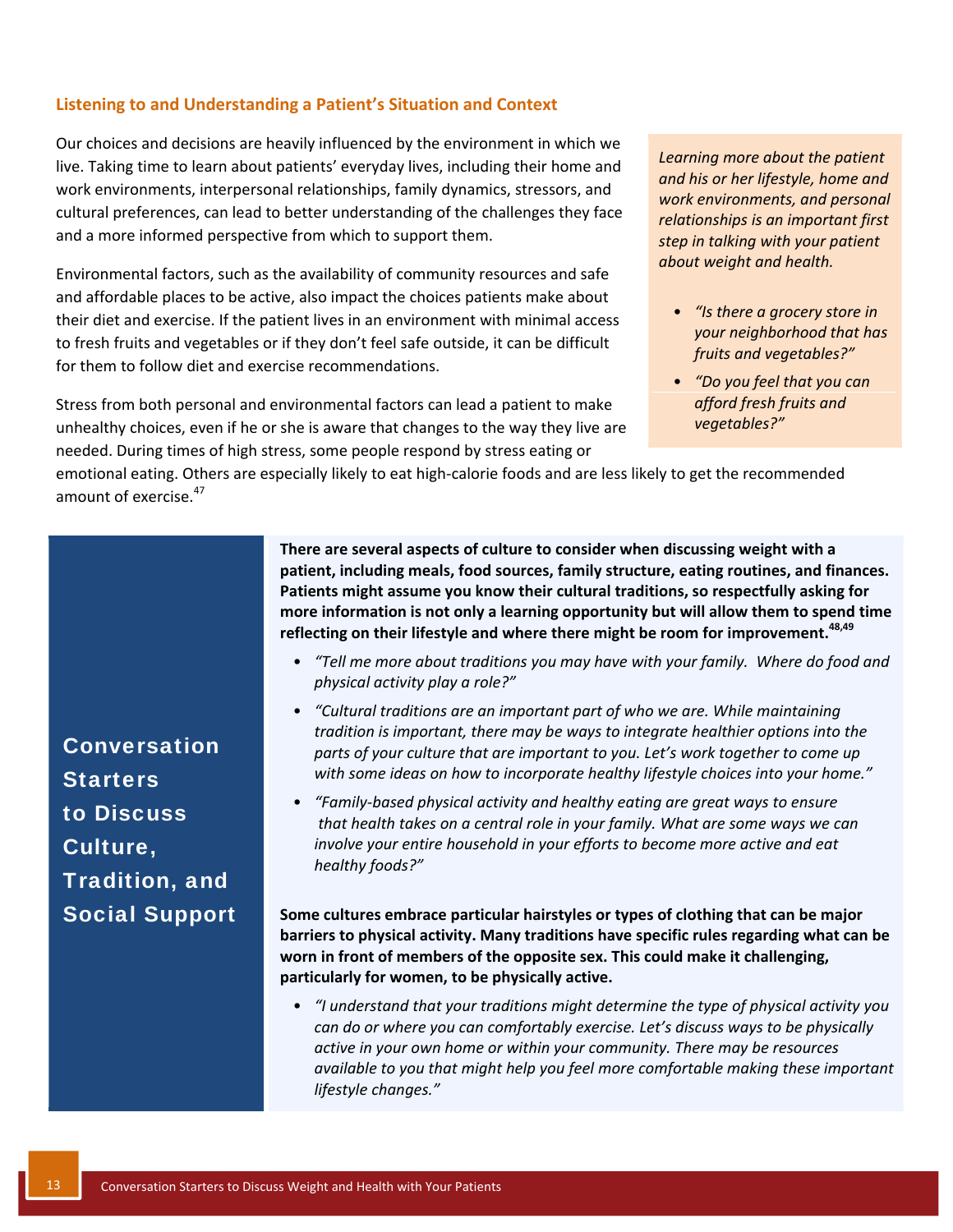Conversation **Starters** to Discuss Culture, Tradition, and Social Support (CONTINUED)

**Research shows a positive association between the use of support groups and weight loss, with the strongest correlation in women. If a patient already has a well‐defined, supportive group of friends or family members, encouraging the patient to rely on a support system could help him or her to lose weight.** 

- *"It sounds like your family is supportive of your desire to lose weight. It's great that you have such a supportive group to help you! What are some ways we can use their influence and support to help you reach your goals?"*
- *For patients who lack understanding friends or family, influencing these weak support systems might not be the best option. Rather, encourage these patients to form new friendships and networks that will encourage a healthy lifestyle.*
- *"I understand it must be frustrating to feel so eager to make healthy lifestyle changes, only to be met with resistance from your friends and family. Finding and building new support systems could help you overcome the opposition you are facing in your personal life. Community groups and online resources might be a great way for you to find the support you need to make these healthy changes."*

#### **The Impact of Trauma and Need for Trauma‐Informed Care**

Studies largely have confirmed the association between traumatic childhood experiences or abuse and the development of eating disorders and obesity, especially severe obesity. One manifestation of this is binge eating disorder, which is three or four times more common in patients who report a history of childhood sexual abuse.<sup>50</sup> Early adverse experiences also may disrupt the body's metabolic system. Providers should be aware of the physiological and psychological impact that traumatic experiences can cause. When a history of trauma is identified, precautions should be taken to ensure patient safety, such as asking about current mental state and thoughts of self‐harm. Survivors of trauma require an extensive range of resources that are often beyond the capacity of a primary care provider or practice. However, remaining cognizant of the need for trauma-informed care is crucial to providing a supportive environment and successfully initiating a conversation.

#### **Providers Concerns About Their Own Weight**

You may worry about how your own weight or health habits impact the discussion you have with your patient. Body image and concerns about weight affect all of us. Yet it's important to remember that weight is about health, not appearance. Explaining this to your patients can help them to feel more motivated to discuss their weight with you and may ease some of the tensions around this conversation. Studies show that patients trust and respect health care provider advice, regardless of the provider's weight status.<sup>51</sup> Recognizing that weight is about health, reiterating that message with your patients, and remembering to be aware of actions, attitudes, and words that may be stigmatizing can help to allow for a more open and productive conversation with your patients.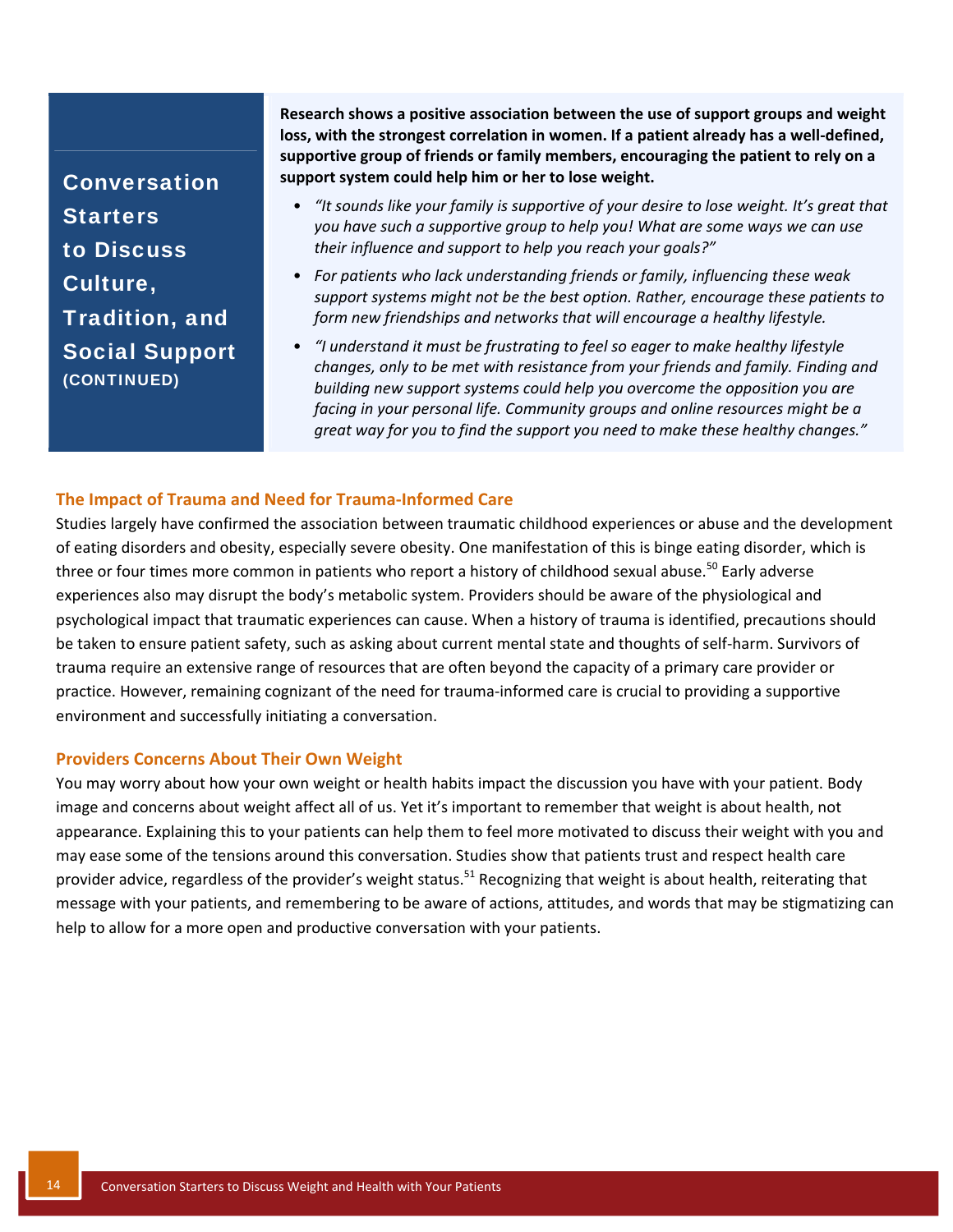## <span id="page-16-0"></span>Additional Resources

**Alliance for a Healthier Generation, American College of Sports Medicine, and Bipartisan Policy Center:** *Teaching Nutrition and Physical Activity in Medical School* focuses on options for improving medical education and training in topics that have an important role to play in the prevention and treatment of obesity and chronic diseases. [http://bipartisanpolicy.org/library/report/teaching](http://greenvillemed.sc.edu/doc/Nutrition-and-Physical-Activity-Initiative.pdf)-nutrition-and-physical-activity-medical-school-training-doctorsprevention

**American Association of Family Physicians:** This organization's "Obesity" collection features content on weight and related issues, including bariatric surgery, childhood obesity, diet, exercise, lifestyle counseling, and weight loss maintenance. Topics include screening, diagnosis, prevention, treatment, complications, best practices, and patient education.

<http://www.aafp.org/afp/topicModules/viewTopicModule.htm?topicModuleId=19>

**American Association of Pediatrics:** *Pediatric ePractice* is an online‐based office designed to help providers prime their offices for effective prevention, assessment, and treatment of childhood overweight and obesity. The resources are organized to align with the workflow of a typical office and the associated tasks that align to each room. Each room contains a variety of tools and resources informed by the expected context of that portion of a patient visit. <http://www.pep.aap.org/>

**American Board of Obesity Medicine:** This website provides information on certifications in obesity medicine, including information on exam details and preparation. <http://abom.org/>

**American College of Cardiology, The Obesity Society, and The American Heart Association:** In collaboration with the National Heart, Lung, and Blood Institute and stakeholder and professional organizations, these groups developed clinical *Guidelines for the Management of Overweight and Obesity in Adults*. <http://circ.ahajournals.org/content/early/2013/11/11/01.cir.0000437739.71477.ee.full.pdf>

**American College of Physicians**: This organization's practice assessment tool is a free quality improvement program that will assist providers in identifying, targeting, and implementing high value care in the treatment of patients with obesity. [http://www.acponline.org/running\\_practice/quality\\_improvement/practice\\_assessment/obesity.htm](http://www.acponline.org/running_practice/quality_improvement/practice_assessment/obesity.htm)

**Canadian Obesity Network:** The Canadian Obesity Network's 5As of Obesity Management program is a step‐by‐step framework for busy non-specialists who manage obesity in their patients. It is an easy-to-use roadmap that ensures sensitive, realistic, measurable, and sustainable obesity management strategies that focus on improving health and wellbeing, rather than simply aiming for numbers on a scale. <http://www.obesitynetwork.ca/5As>

**Obesity Action Coalition:** The *Understanding Your Weight‐loss Options* brochure offers safe and effective information for individuals wanting to address their weight and improve their health. The brochure provides information on behavior and lifestyle changes, commercial weight‐loss programs, medications for weight‐loss, and bariatric surgery. [http://www.obesityaction.org/educational](http://www.obesityaction.org/educational-resources/brochures-and-guides/understanding-your-weight-loss-options-brochure)-resources/brochures-and-guides/understanding-your-weight-loss-optionsbrochure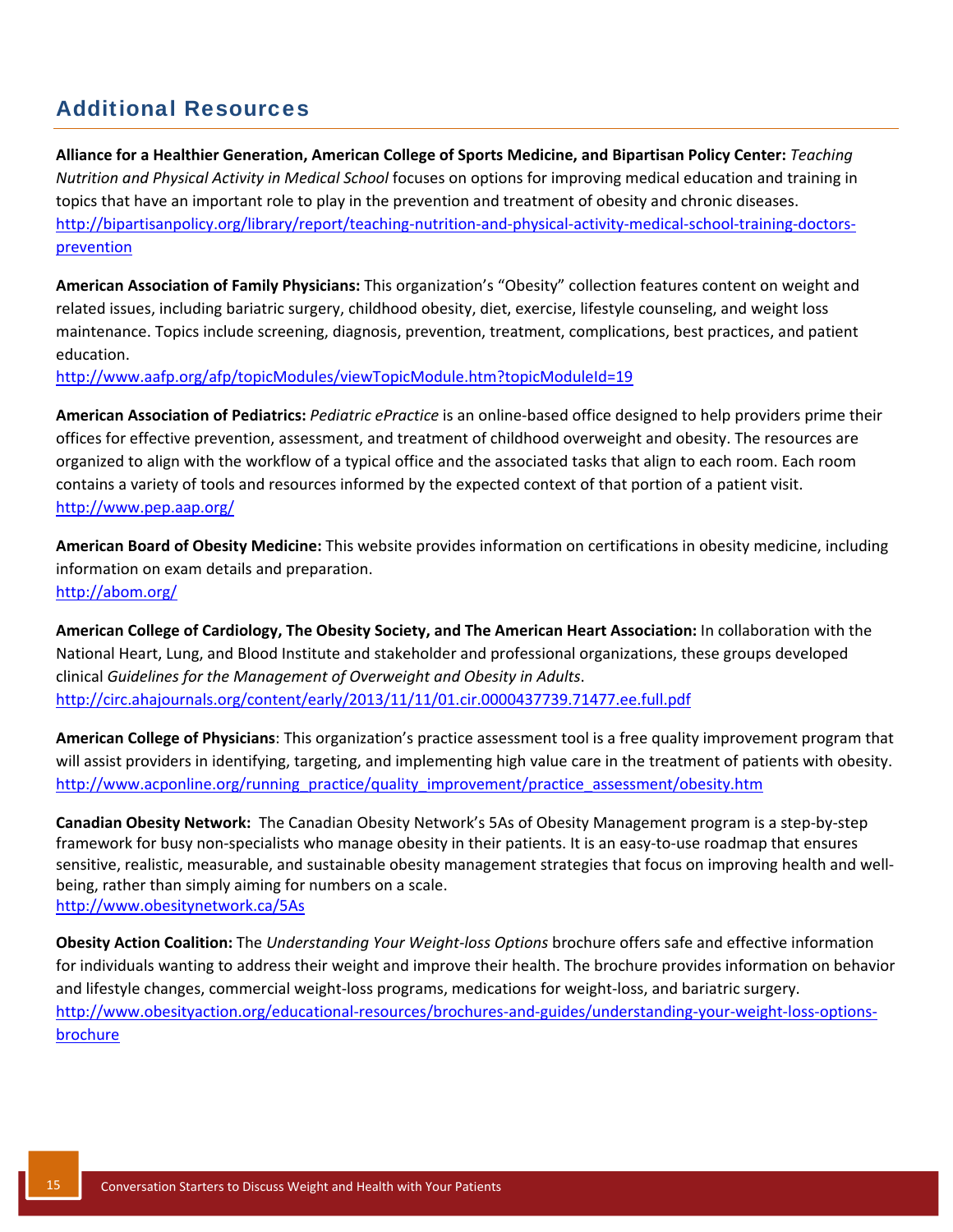

Obesity Action Coalition and the American College of Physicians: Excess Weight and Your Health-A Guide to Effective, *Healthy Weight Loss* features a guidebook and video to support those wanting to learn more about their weight and how it impacts their health.

[http://www.obesityaction.org/educational](http://www.obesityaction.org/educational-resources/brochures-and-guides/excess-weight-and-your-health-a-guide-to-effective-healthy-weight-loss)-resources/brochures-and-guides/excess-weight-and-your-health-a-guide-toeffective‐healthy‐weight‐loss

**Obesity Education Network:** This website serves as an educational resource hub specifically for health care professionals. It supports providers by equipping them with the necessary tools to identify, diagnose, and manage patients with overweight or obesity.

<http://www.obesityeducationnetwork.com/>

**Prepare Iowa:** This course in Motivational Interviewing is designed to equip health care providers and staff with the knowledge and tools to optimize health outcomes for patients. [http://prepareiowa.trainingsource.org/training/courses/Motivational%20Interviewing%3A%20Supporting%20Patients%](http://prepareiowa.training-source.org/training/courses/Motivational%20Interviewing%3A%20Supporting%20Patients%20in%20Health%20Behavior%20Change/detail) 20in%20Health%20Behavior%20Change/detail

**The Obesity Society:** The *Treat Obesity Seriously* campaign offers tools and resources to educate policymakers and support health care providers. <http://treatobesityseriously.org/>

**University of Michigan Center for Health Communications Research:** *BMi<sup>2</sup>* is a DVD that offers additional practice in the core skills of Motivational Interviewing, with a particular focus on preventing and treating pediatric obesity, including nuances of working with parents of young children as well as working directly with older children. <http://chcr.umich.edu/project.php?id=1032>

**Rudd Center for Food Policy and Obesity:** This resource provides examples of Motivational Interviewing techniques that can be used by providers to assess ambivalence and motivation for lifestyle changes in patients with overweight or obesity.

[http://yaleruddcenter.org/resources/upload/docs/what/bias/healthcareproviders/MotivationalInterviewing.pdf](http://www.uconnruddcenter.org/resources/upload/docs/what/bias/healthcareproviders/MotivationalInterviewing.pdf)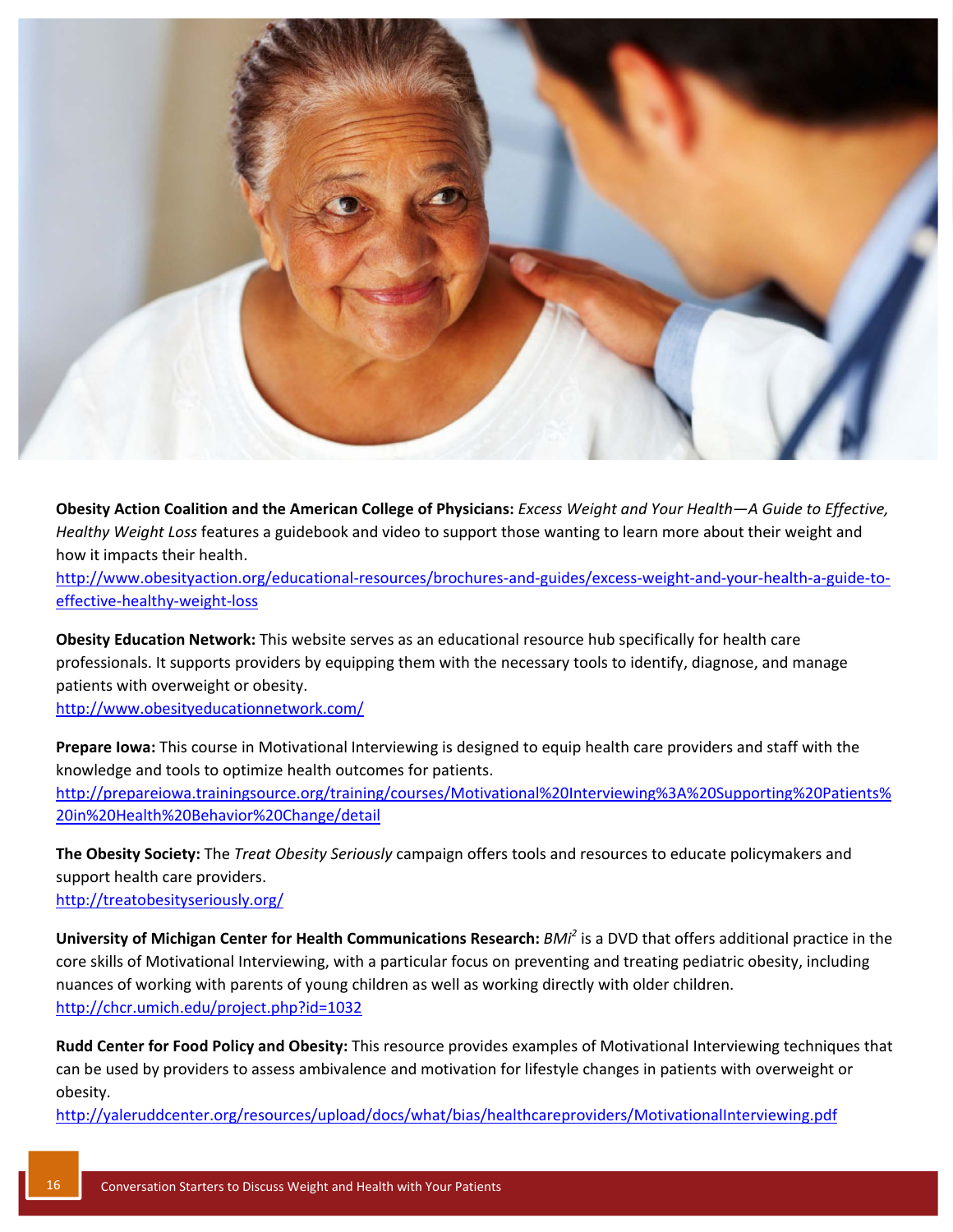# About the Strategies to Overcome and Prevent (STOP) Obesity Alliance

**Strategies To Overcome and Prevent (STOP) Obesity Alliance** is a diverse coalition of nearly 90 consumer, provider, government, labor, business, health insurer, and quality‐of‐care organizations working together to address how we perceive and approach obesity and weight‐related health problems. Based at The Milken Institute School of Public Health at The George Washington University, the Alliance is directed by William H. Dietz, MD, PhD. Founding Director Christine Ferguson, JD, serves as the Alliance's Strategic Initiatives Advisor. Past Director Scott Kahan, MD, MPH, is the Alliance's Clinical Advisor. For more information on Alliance members or its leadership, visit [www.stopobesityalliance.org.](www.stopobesityalliance.org)

The Alliance's work is grounded in a set of core principles that serve as the foundation for its research and recommendations:

**Reducing Overweight and Obesity is About Improved Health, Not Appearance ‐** The goal of improving health outcomes serves as the basis for addressing overweight and obesity.

**The Work to End Obesity Cannot End with Personal Responsibility ‐** Many factors contribute to obesity and overcoming them extends beyond individual will. The STOP Obesity Alliance is dedicated to negating the myth that overcoming obesity is solely a matter of personal responsibility and moving toward an understanding that overcoming obesity requires environments where people have opportunities to make good, healthful choices.

**Prevention and Intervention Go Hand‐in‐Hand ‐** In a time of limited resources, there are those who see the solution to obesity as an either/or proposition: prevention or intervention. STOP Obesity Alliance members approach the issue differently, grounding Alliance research and recommendations in the understanding that prevention and intervention strategies are both essential in effectively addressing obesity.

### **How to Connect With STOP Obesity Alliance**



Visit our website [www.stopobesityalliance.org](http://www.stopobesityalliance.org/)

Follow us on Twitter [@STOPObesity](https://twitter.com/STOPObesity)

Sign‐up for our monthly E‐Newsletter [http://www.stopobesityalliance.org/newsroom/e](http://www.stopobesityalliance.org/newsroom/e-newsletter/)‐newsletter/



E‐mail us obesity@gwu.edu

Like us on Facebook [www.facebook.com/stopobesityalliance](https://www.facebook.com/STOPObesityAlliance)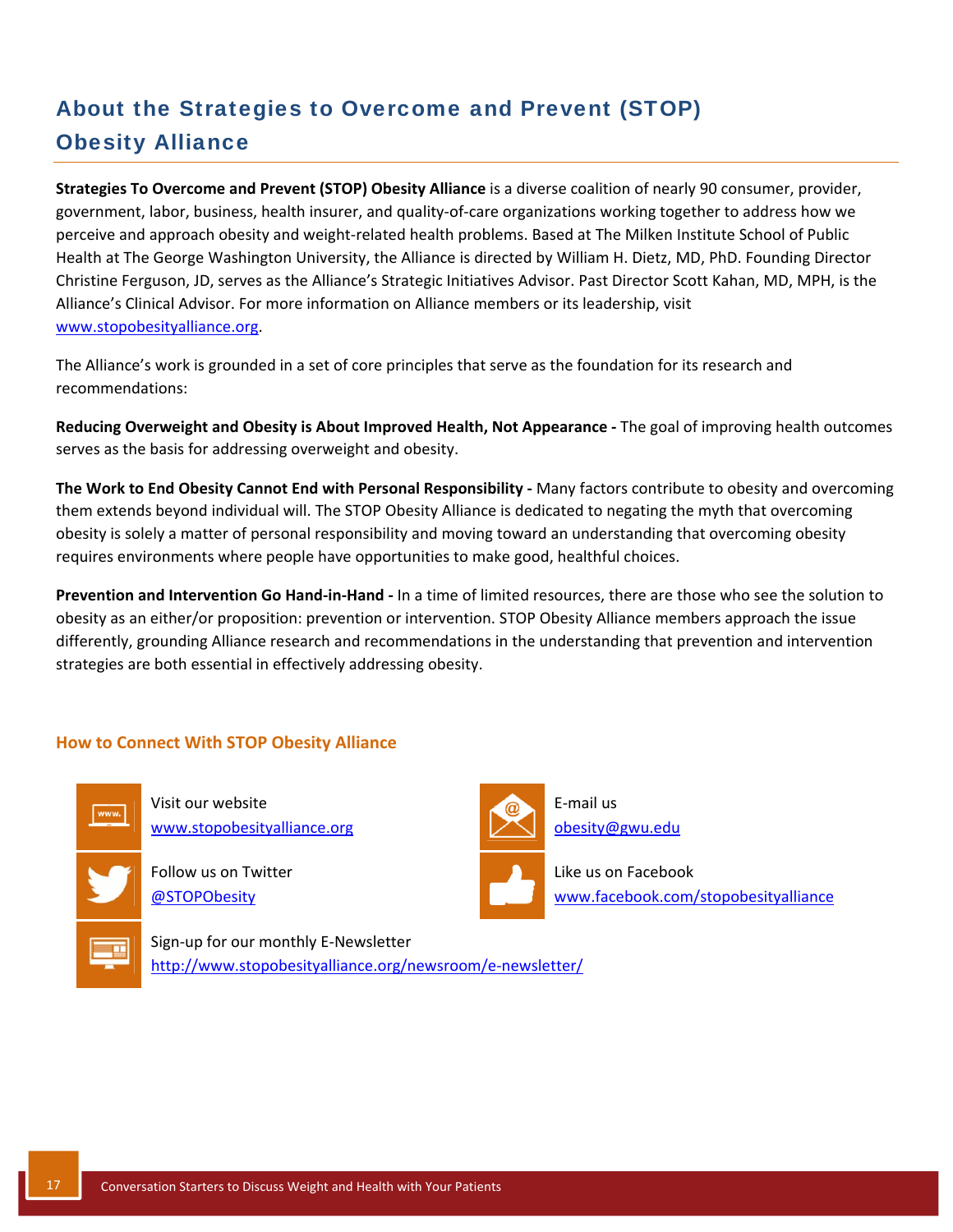- 1 Rose SA. Physician weight loss advice and patient weight loss behavior change: A literature review and meta‐analysis of survey data. *International journal of obesity (2005)*. 2013;37(1):118; 118‐128; 128.
- 2 Bardia A, Holtan SG, Slezak JM, Thompson WG. Diagnosis of obesity by primary care physicians and impact on obesity management. *Mayo Clin Proc*. 2007;82(8):927‐932.
- 3 Moyer V. Screening for and management of obesity in adults: U.S. preventive services task force recommendation statement. *Ann Intern Med*. 2012;157:373‐378.
- $4$  Puhl RM, Heuer CA. The stigma of obesity: a review and update. Obesity 2009;17:941-64.
- 5 ACPM. *COACHING AND COUNSELING PATIENTS A Resource from the American College of Preventive Medicine*. 1st ed. American College of Preventive Medicine.; 2009:24. Available at: [http://www.acpm.org/?NurseCoachingClinRef.](http://www.acpm.org/?NurseCoachingClinRef) Accessed July 18, 2014.
- $<sup>6</sup>$  National center for health statistics, 2012.</sup>

- 7 Jensen MD. 2013 AHA/ACC/TOS guideline for the management of overweight and obesity in adults. *J Am Coll Cardiol*. 2013.
- 8 CDC. Losing weight. Healthy Weight Web site. [http://www.cdc.gov/HEALTHYWEIGHT/LOSING\\_WEIGHT/INDEX.HTML.](http://www.cdc.gov/HEALTHYWEIGHT/LOSING_WEIGHT/INDEX.HTML) Updated 2014.
- <sup>9</sup> Gunther S, Guo F, Sinfield P, Rogers S, Baker R. Barriers and enablers to managing obesity in general practice: A practical approach for use in implementation activities. *Quality in primary care*. 2012;20(2):93‐103. Accessed 3 June 2014.
- <sup>10</sup> STOP Obesity Alliance. Weight in America survey. *Harris Interactive*. 2010.
- <sup>11</sup> Bardia A, Holtan SG, Slezak JM, Thompson WG. Diagnosis of obesity by primary care physicians and impact on obesity management. *Mayo Clin Proc*. 2007;82(8):927‐932.
- $12$  Puhl RM, Heuer CA. The stigma of obesity: a review and update. Obesity 2009;17:941-64.
- <sup>13</sup> Brownell K, Kersh R, Ludwig D et al. Personal responsibility and obesity: a constructive approach to a controversial issue. *Health Affairs*. 2010;29(3):379‐‐387
- <sup>14</sup> Brownell K, Kersh R, Ludwig D et al. Personal responsibility and obesity: a constructive approach to a controversial issue. *Health Affairs*. 2010;29(3):379‐‐387
- <sup>15</sup> Kahan S, Cheskin LJ. Obesity and Eating Behaviors and Behavior Change. In: Kahan S, et al. Health Behavior Change in Populations. Johns Hopkins University Press, Baltimore, MD, 2014.
- <sup>16</sup> Day F, Loos R. Developments in obesity genetics in the era of genome‐wide association studies. *Journal of nutrigenetics and nutrigenomics*. 2011;4(4):222‐‐238. Available at: [http://www.karger.com/Article/FullText/332158.](http://www.karger.com/Article/FullText/332158)
- <sup>17</sup> Gorkin D, Ren B. Genetics: Closing the distance on obesity culprits. *Nature*. 2014;507(7492):309‐‐310. Available at: [http://www.nature.com/nature/journal/v507/n7492/full/nature13212.html.](http://www.nature.com/nature/journal/v507/n7492/full/nature13212.html)
- <sup>18</sup> Field AE. Relationship of a large weight loss to long‐term weight change among young and middle‐aged US women. *International journal of obesity and related metabolic disorders*. 2001;25(8)

 $19$  Foster GD, et al. Arch Intern Med. 2001 sep 24;161(17):2133-9.

<sup>20</sup> Puhl R. Motivating or stigmatizing? public perceptions of weight‐related language used by health providers. *International journal of obesity (2005)*. 2013;37(4):612; 612‐619; 619.

<sup>21</sup> Sutin AR, Terracciano A. *PLoS One*. 2013;8(7):e70048.

- <sup>22</sup> Baier, E. Obese patients prompt hospitals to adopt new equipment, protocols. *MPR News*. 2011.
- <sup>23</sup> Rudavsky, S. Hospitals super‐sizing equipment for obese patients. *The Indianapolis Star*. 2013.
- <sup>24</sup> Rice S. Hospitals retrofit to better care for growing number of morbidly obese patients. *Modern Healthcare*. 2014.
- <sup>25</sup> Crook, K. Strategies for accommodating obese patients in acute care settings. *Hammes Company*. 2009.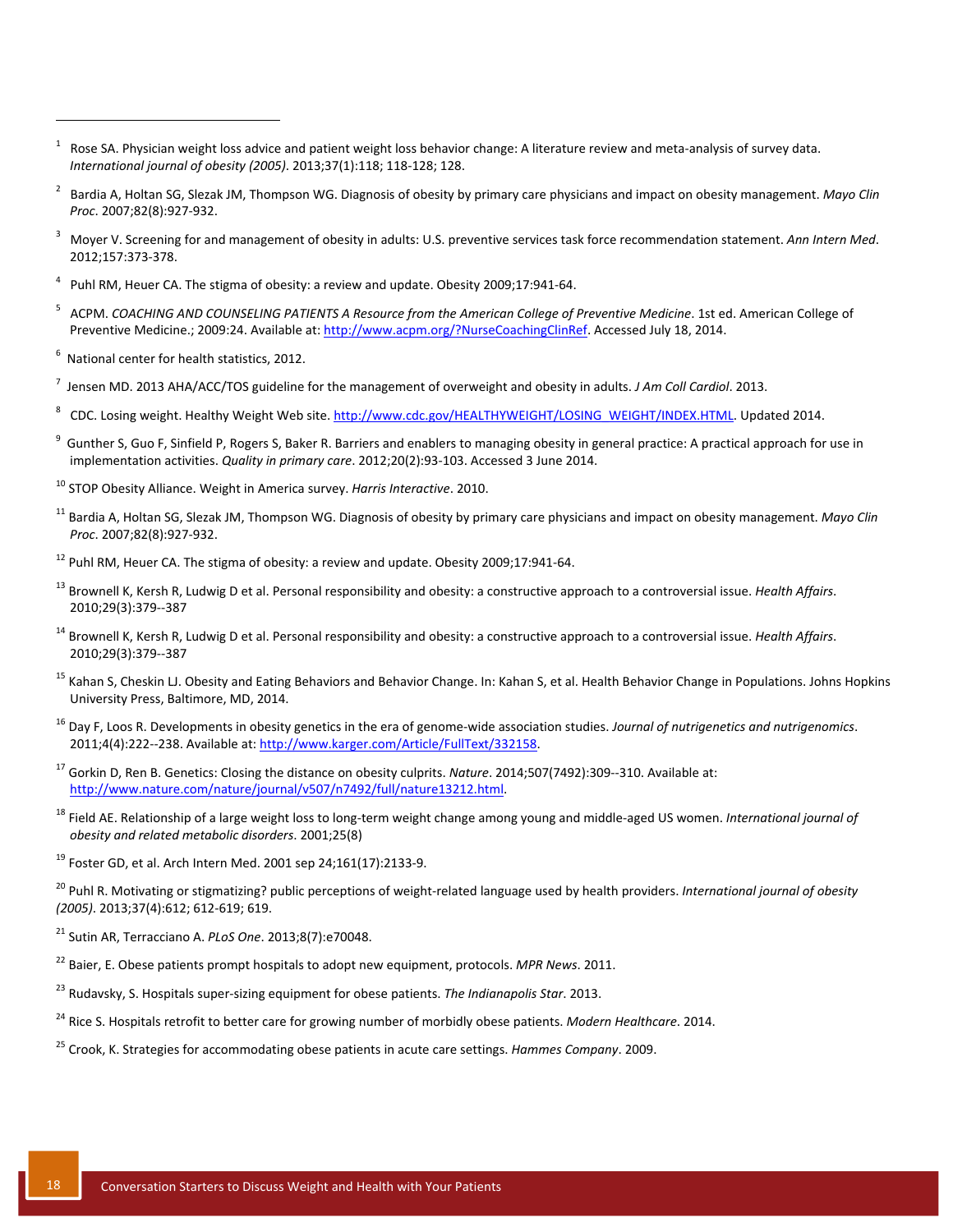<sup>26</sup> Finley, D. Accommodating dental patients who live large. *San Antonio Express News*. 2012.

- <sup>29</sup> Ogden CL. Prevalence of childhood and adult obesity in the United States, 2011‐2012. *JAMA : the journal of the American Medical Association*. 2014;311(8):806; 806‐814; 814.
- <sup>30</sup> Vallis M, Piccinini‐‐Vallis H, Sharma A, Freedhoff Y. Modified 5 As Minimal intervention for obesity counseling in primary care. *Canadian Family Physician*. 2013;59(1):27‐‐31
- <sup>31</sup> CDC.gov Healthy Weight: Assessing Your Weight: BMI About Adult BMI. DNPAO. CDC. 2011.
- <sup>32</sup> Post R, Mainous A, Gregorie S, Knoll M, Diaz V, Saxena S. The influence of physician acknowledgment of patients' weight status on patient perceptions of overweight and obesity in the United States. *Archives of internal medicine*. 2011;171(4):316‐‐321
- 33 Swift J, Choi E, Puhl R, Glazebrook C, Talking about obesity with clients: preferred terms and communications styles of UK pre-registration dieticians, doctors, and nurses. *Patient education and counseling.* 2013; 91(2):186‐191.
- <sup>34</sup> Christie D, Channon S. The potential for motivational interviewing to improve outcomes in the management of diabetes and obesity in pediatric and adult populations: a clinical review. *Diabetes, Obesity and Metabolism*. 2014;16(5):381‐‐387
- <sup>35</sup> ACPM. *COACHING AND COUNSELING PATIENTS A Resource from the American College of Preventive Medicine*. 1st ed. American College of Preventive Medicine.; 2009:24. Available at: http://c.ymcdn.com/sites/www.acpm.org/resource/resmgr/timetools‐ files/coachingclinicalreference.pdf. Accessed July 18, 2014.
- <sup>36</sup> Miller W, Rollnick S. *Motivational interviewing.* Third ed. New York, NY: Guilford Press; 2012:482.
- <sup>37</sup> Stewart E, Fox C. Encouraging Patients to Change Unhealthy Behaviors With Motivational Interviewing ‐ Family Practice Management. *AAFP*. 2011. Available at: http://www.aafp.org/fpm/2011/0500/p21.html. Accessed July 20, 2014.
- <sup>38</sup> Pollak KI. Physician communication techniques and weight loss in adults. *Am J Prev Med*. 2010;39(4):321; 321‐328; 328.
- <sup>39</sup> Schlair S. How to deliver high quality obesity counseling in primary care using the 5As framework. Journal of clinical outcomes management. *2012; 19(5).*
- <sup>40</sup> Wadden TA, Womble LG, Sarwer DB, Berkowitz RI, Clark VL, Foster GD. Great expectations: "I'm losing 25% of my weight no matter what you say". *J Consult Clin Psychol*. 2003;71(6):1084‐1089

<sup>41</sup> Hall KD, Sacks G, Chandramohan D, et al. Quantification of the effect of energy imbalance on bodyweight. *The Lancet*. 378(9793):826‐837.

- <sup>42</sup> [http://www.obesityaction.org/educational](http://www.obesityaction.org/educational-resources/resource-articles-2/general-articles/set-a-smart-resolution-for-2013)‐resources/resource‐articles‐2/general‐articles/set‐a‐smart‐resolution‐for‐2013
- <sup>43</sup> AHA/ACC/TOS. (2013) Clinical Guidelines on the Identification, Evaluation, and Treatment of Overweight and Obesity in Adults: The Evidence Report.
- <sup>44</sup> Rao M. Do healthier foods and diet patterns cost more than less healthy options? A systematic review and meta‐analysis. *BMJ open*. 2013;3(12)
- <sup>45</sup> Cawley J. The medical care costs of obesity: An instrumental variables approach. *J Health Econ*. 2012;31(1):219; 219‐230; 230.
- <sup>46</sup> USDA, Center for Nutrition Policy and Promotion. Eating healthy on a budget: the consumer economics perspective. Choosemyplate.gov. 2011.
- <sup>47</sup> [http://www.mayoclinic.org/healthy](http://www.mayoclinic.org/healthy-living/stress-management/expert-answers/stress/faq-20058497)‐living/stress‐management/expert‐answers/stress/faq‐20058497
- <sup>48</sup> Coris E. Cultural competency in obesity. College of Public Health Obesity Lecture Series. University of South Florida. 2003.
- <sup>49</sup> Trigwell J, Watson P, Murphy R, Cable T, Stratton G. Addressing childhood obesity in black and racial minority (BRM) populations in liverpool.2011.
- <sup>50</sup> Stevelos J, White W. Sexual abuse and obesity: What's the link. *Your Weight Matters Magazine*. 2010;6.
- <sup>51</sup> Bleich SN, Gudzune KA, Bennett WL, Jarlenski MP, Cooper LA. How does physician BMI impact patient trust and perceived stigma? *Prev Med*. 2013;57(2):120‐124.

<sup>27</sup> Haigh C. Health care community responding to obesity epidemic | Endocrine Today. *Healio.com*. 2009.

<sup>28</sup> Polley S. The Obesity Problem in U.S. Hospitals: Article ‐ The Hospitalist. *The‐hospitalist.org*. 2006.